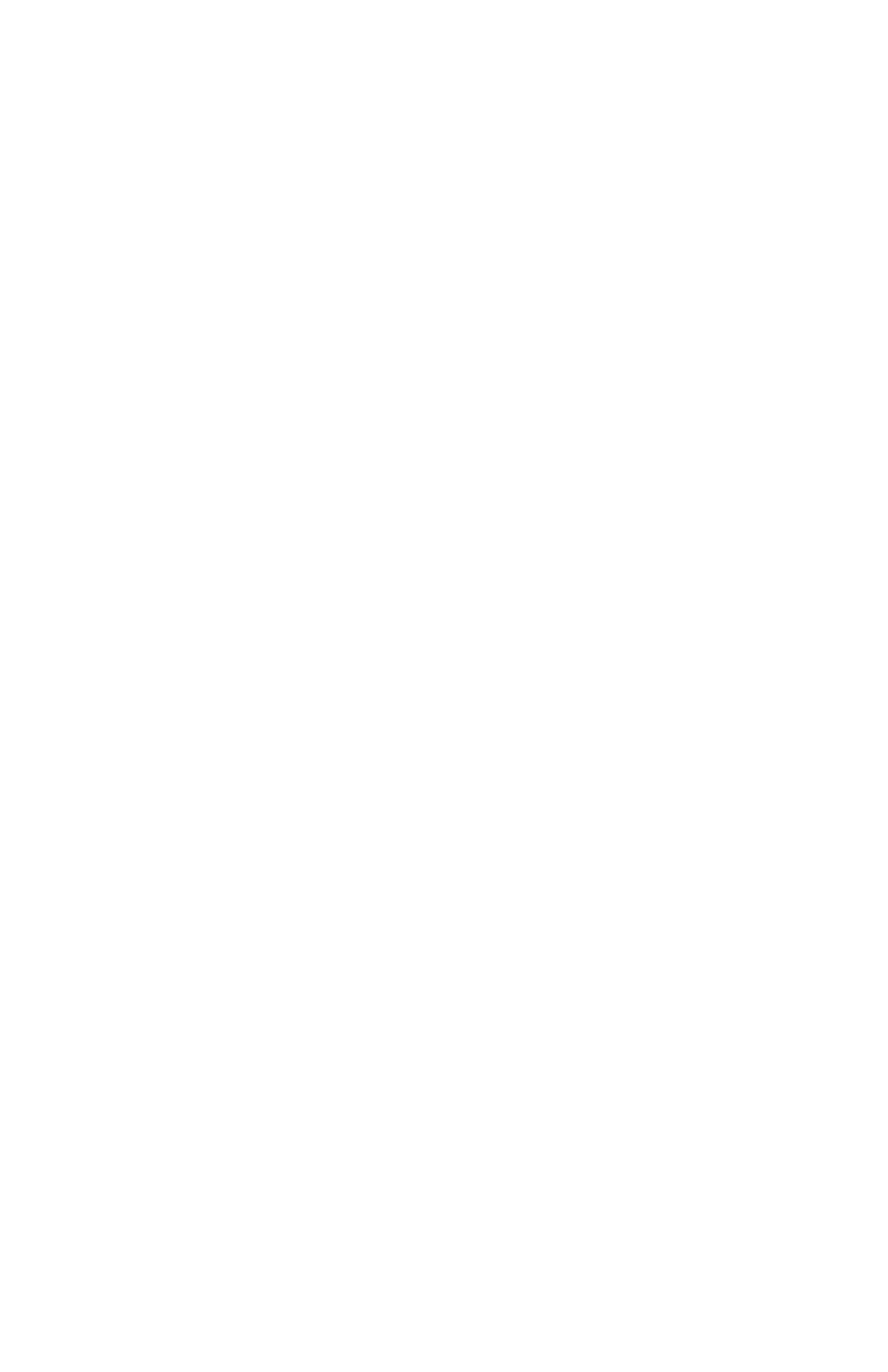# **2019 ACADEMIC CONVOCATION PROGRAM**

PRELUDE Nic Casey '20, violin Dana Levy '21, violin Michelle Lefton '21, viola Eliot Wells '21, cello

#### WELCOMING REMARKS Isiaah Crawford, President

PRESIDENT'S AWARD FOR ACADEMIC EXCELLENCE Alia Kabir

PRESENTATION OF ALL-UNIVERSITY AWARDS Kristine Bartanen, Provost

JAMES R. SLATER AWARD FOR ACADEMIC EXCELLENCE Emma Sevier *Established by Professor Emeritus of Biology James Slater in 1977 to provide outstanding students with support in completing an individual project, including personal research, academic travel, services, activities, or attendance at a graduate school.*

#### WRITING EXCELLENCE AWARDS

*A series of awards established by an endowment from the Hearst Foundation to recognize and encourage the achievement of the highest standards of excellence in writing. The endowment provides for 10 annual awards in the following categories: humanities, including the fine arts; social sciences; natural sciences; Connections core; first-year seminar; graduate programs; and race and pedagogy.*

#### **Arts and Humanities**

Hayley Rathburn

*"Black Female Objecthood, Sexuality, and Necropolitics in Afrofuturism: An Examination of Nnedi Okorafor's Who Fears Death"*

*English 431: Senior Experience Seminar: American Literature Regina Duthely, English*

#### Kristina Sinks

*"In the Image of God: Race, Iconography, and Jesus in 21st Century America" Religious Studies 440: The Body in Comparative Religions Jonathan Stockdale, Religious Studies*

#### **Connections Core**

Emma Kelly

*"The Possibility of PTSD in Roman Soldiers Stationed at Vindolanda on the British Frontier" Connections 377: Caesar in Vietnam: PTSD in the Ancient World? Aislinn Melchior, Classics*

#### **First-Year Seminars**

Anneke Taylor

*"Frankenstein and the Meaning of Humanity" Seminar in Scholarly Inquiry 195: Scientific and Romantic Revolutions Alison Tracy Hale, English*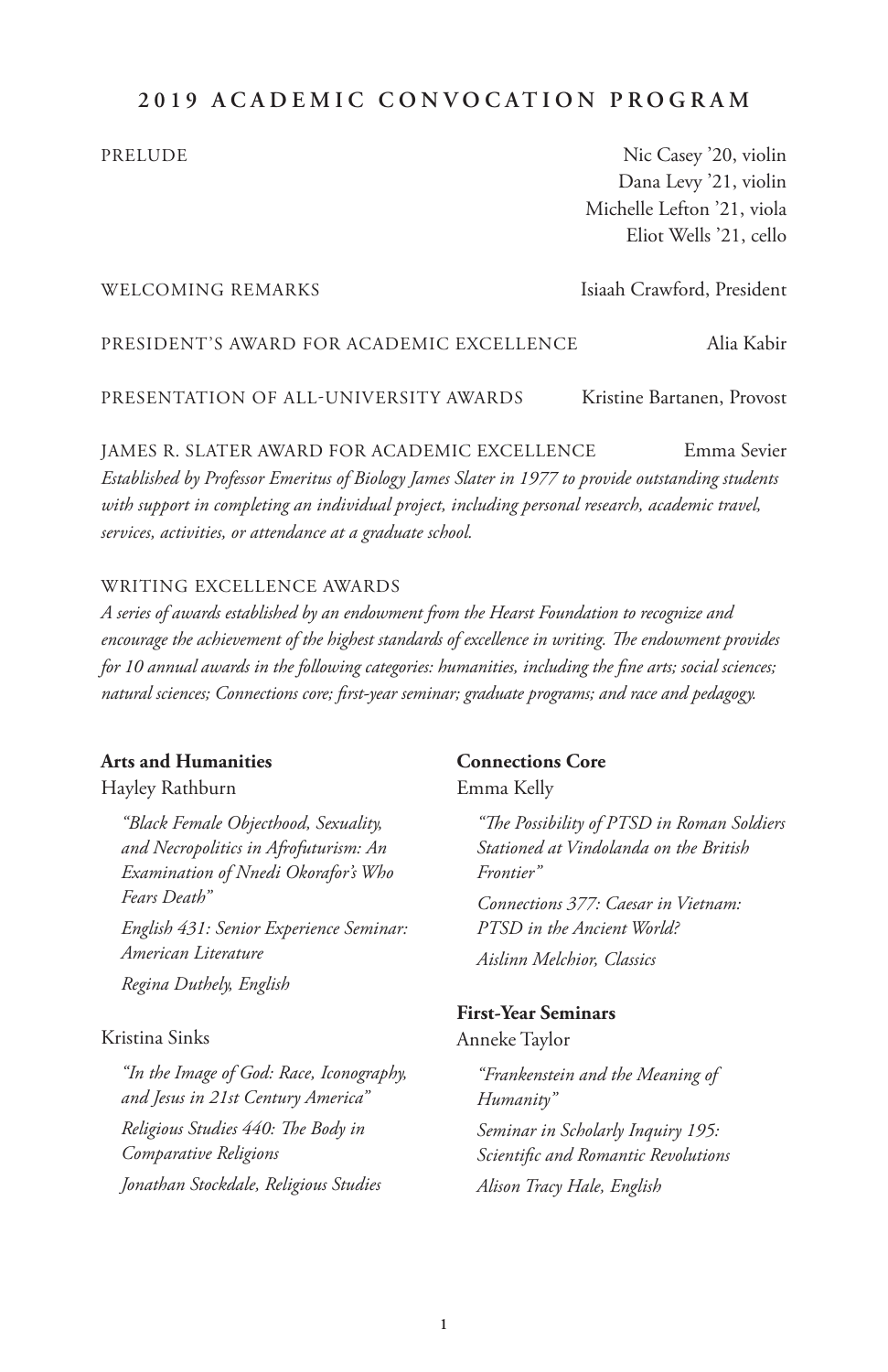#### **Graduate Programs**

Ryan Baker

*"Students at the Center, Progress in the Present: Integrating Frameworks for Justice-Oriented Learning" Education 629: Seminar in Educational Experience, Context, and Meaning Molly Pugh, School of Education*

# **Natural Sciences**

#### Madison Orton

*"Improving Exercise Induced Hypoglycemia in Insulin-Dependent Type 1 Diabetes mellitus"*

*Exercise Science 329: Exercise Physiology Nicole Wood, Exercise Science*

#### Rosie Rushing

*"Wastewater-Based Epidemiology to Determine Temporal Trends in Illicit Stimulant Use in Seattle" Chemistry 490: Senior Research Thesis Dan Burgard, Chemistry*

#### **Race and Pedagogy** Aric MacDavid

*"William Grant Still: The Complex Career of a Complicated Composer"*

*Music 333: Western and World Music Since 1914* 

*Gwynne Brown, School of Music*

# **Social Sciences**

# Brea Kaye

*"Marriage, Divorce, and Domestic Violence in Israel's Orthodox Communities" Politics and Government 360: Israel, Palestine, and the Politics of the Middle East Patrick O'Neil, Politics and Government*

#### Nick Thompsen

*"'Outrageous and Unacceptable': Combating Information Access Inequality With Open Access"*

*Carbon Fiber Mountain Bikes: A Journey through the Global Economy on Two Wheels Brad Dillman*

# "A PUGET SOUND EDUCATION—THE STRENGTH OF ENGAGING IN CONVERSATIONS AND THE POWER OF LISTENING" Lura Morton

"THE FIRST YEAR AFTER..." Geoff Proehl P'02,

Professor of Theatre Arts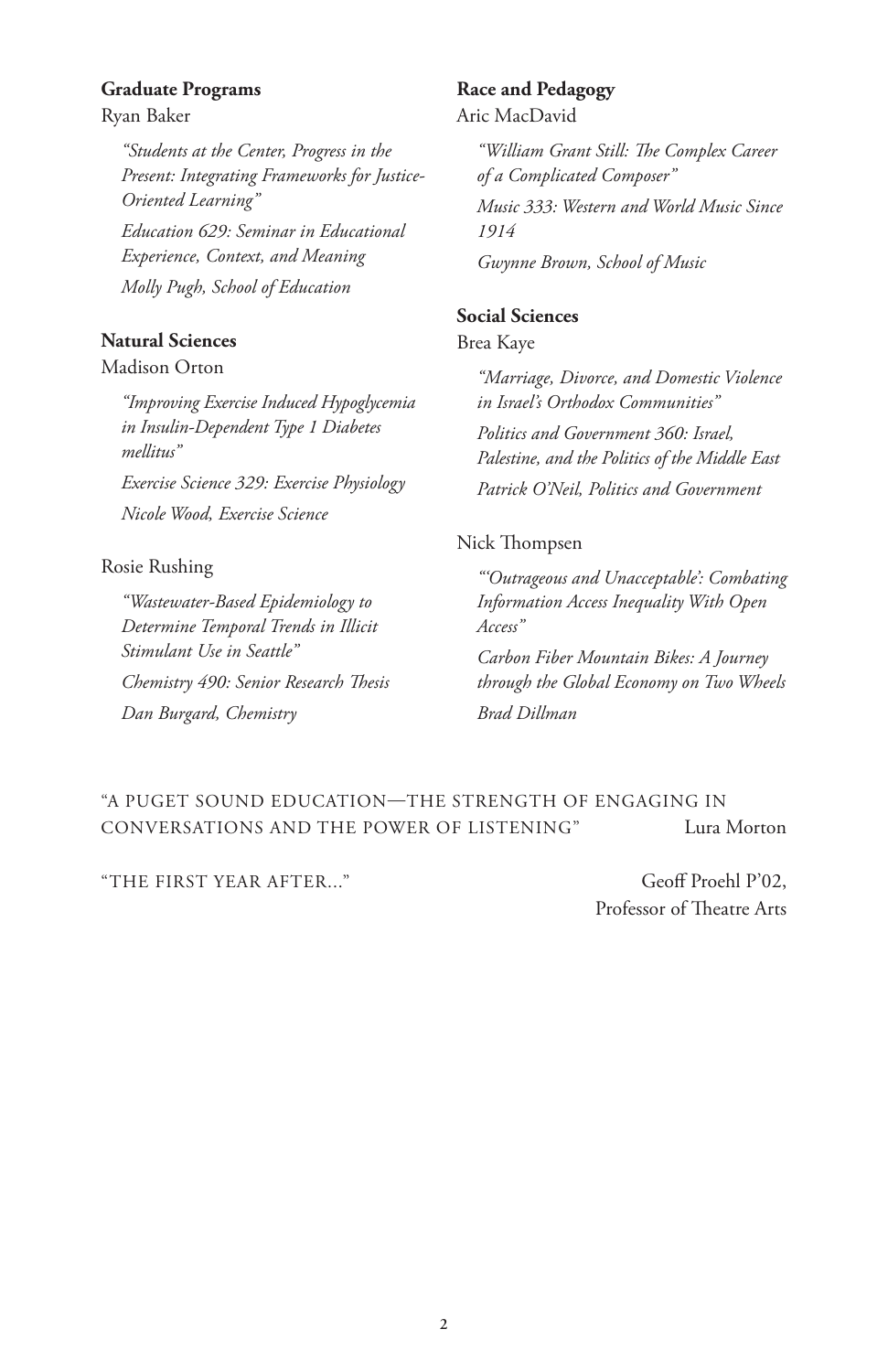#### PRESENTATION OF DEPARTMENTAL AWARDS

*University of Puget Sound students are recognized across the campus for extraordinary academic achievements in departmental programs. Many departments host their own award events during the latter portion of spring semester, and many of the award recipients honored in the printed Convocation program have received recognition at these special departmental functions. The selected awards presented today are representative of the academic accomplishments of the entire student body during the 2018–19 academic year. (\*Denotes faculty member of the platform party presenting award speeches.)*

Professor Janet Marcavage, Art and Art History Nick Kontogeorgopoulos, Asian Studies, Global Development Studies, and International Political Economy\* Professor Mark Martin, Biology Professor Lynda Livingston, School of Business and Leadership

Dexter Gordon, African American Studies and Communication Studies Professor Gary McCall, Exercise Science Professor Diane Kelley, French Studies\* Professor Jeff Tepper, Geology Professor Monica DeHart, Sociology and Anthropology Professor Geoff Proehl P'02, Theatre Arts

Professor James Jasinski, Communication Studies\* Professor Fred Hamel, School of Education Professor Karin Steere, School of Physical Therapy Professor Rachel Pepper, Physics Professor Bill Haltom, Politics and Government

Professor America Chambers, Math and Computer Science Professor Gerard Morris, School of Music Professor Sheryl Zylstra, School of Occupational Therapy Professor Justin Tiehen, Philosophy Professor Jill Nealey-Moore, Psychology\*

Professor Aislinn Melchior, Classics Professor Greta Austin, Gender and Queer Studies and Religious Studies Professor Brendan Lanctot, Hispanic Studies and Latin American Studies\* Josefa (Pepa) Lago-Grana, Hispanic Studies and Latina/o Studies

Professor Dan Burgard, Chemistry Professor Andrew Monaco, Economics Professor William Kupinse, English Professor Nancy Bristow, History\* Professor Amy Fisher, Science, Technology, and Society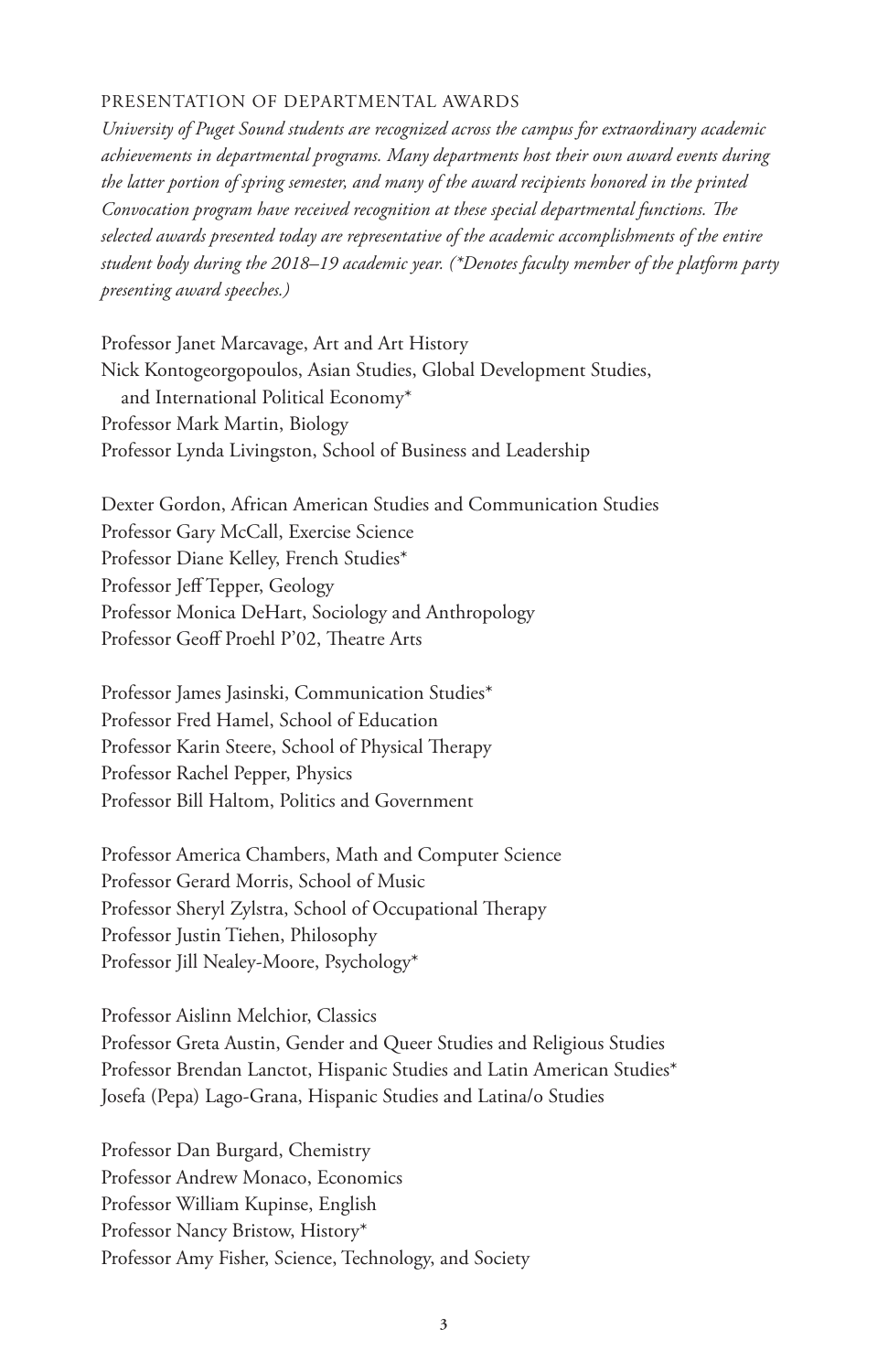# HONOR SOCIETY RECOGNITIONS ACADEMIC SCHOLARSHIPS FACULTY-NOMINATED SCHOLARSHIPS RESEARCH AWARDS COLLINS MEMORIAL LIBRARY AWARDS

FELLOWSHIPS

SCHOLAR-ATHLETES Kristine Bartanen

CLOSING REMARKS Isiaah Crawford

POSTLUDE String Quartet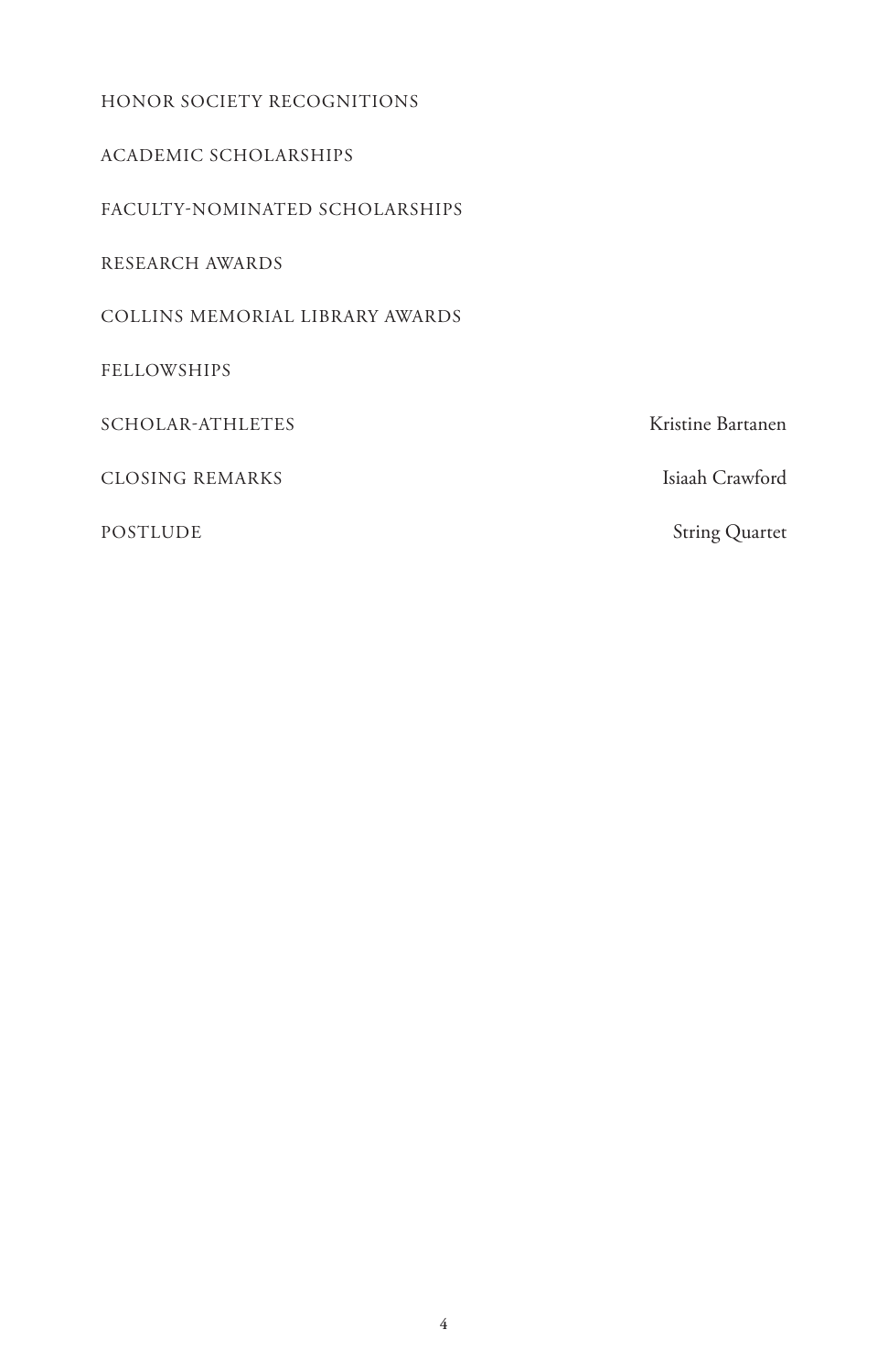# **DEPARTMENTAL AWARDS**

#### **AFRICAN AMERICAN STUDIES**

# **Outstanding Graduating Major Award..................................................** Kaity Calhoun Rose Pytte

*This award is based on the student's overall performance in the classroom, on campus, and in the broader community. The award recognizes outstanding academic achievement, including grade point average and classroom contribution. This student excels in African American studies courses, as well as in the broad spectrum of courses that make up a Puget Sound liberal arts education. In keeping with the commitment of African American studies, this student is also recognized for service to the immediate campus community and the extended community beyond the campus as a part of good academic citizenship.*

```
Outstanding Graduating Minor Award .......................................Maya Fletes-Martinez 
                                                                    Nayla Lee
                                                             Shannon Woods
```
*This award is based on the student's overall performance in the classroom, on campus, and in the broader community. The award recognizes outstanding academic achievement, including grade point average and classroom contribution. This student excels in African American studies courses, as well as in the broad spectrum of courses that make up a Puget Sound liberal arts education. In keeping with the commitment of African American studies, this student is also recognized for service to the immediate campus community and the extended community beyond the campus as a part of good academic citizenship.*

#### **Outstanding Returning Major Award**

*This award is based on the student's promise and overall performance in the classroom, on campus, and in the broader community. The award recognizes promise, as well as outstanding academic achievement, including grade point average and classroom contribution. In keeping with the commitment of African American studies, this student is recognized for service to the immediate campus community and the extended community beyond the campus.*

| Mara Henderson | Isaac Simms-Foster                                                                          | Rebecca Lumbantobing                                                                              |
|----------------|---------------------------------------------------------------------------------------------|---------------------------------------------------------------------------------------------------|
| Anna Mondshean | Jo Gudgell                                                                                  | Monica Schweitz                                                                                   |
|                |                                                                                             |                                                                                                   |
|                |                                                                                             | Nia Henderson                                                                                     |
|                |                                                                                             | Madyson Frank                                                                                     |
|                |                                                                                             | Kayla Bryson                                                                                      |
|                |                                                                                             | This award is based on the student's promise and overall performance in the classroom, on campus, |
|                | and in the broader community. The award recognizes promise, as well as outstanding academic |                                                                                                   |
|                | achievement, including grade point average and classroom contribution. In keeping with the  |                                                                                                   |

*achievement, including grade point average and classroom contribution. In keeping with the commitment of African American studies, this student is recognized for service to the immediate campus community and the extended community beyond the campus.*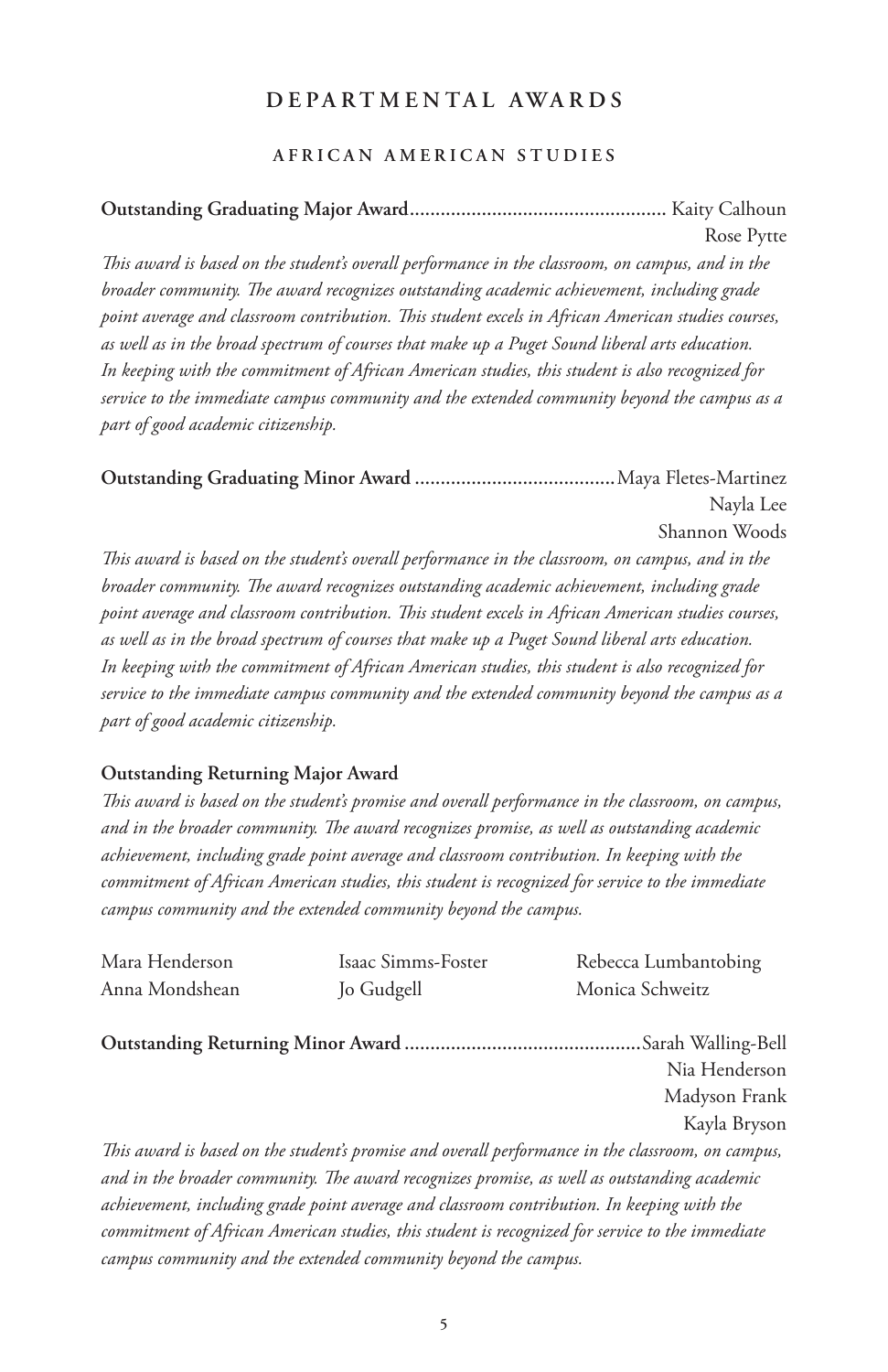#### **ART AND ART HISTORY DEPARTMENT**

**Eileen E. Henstreet Book Award ................................................................**Ronda Peck *This award was created by the parents of Eileen E. Henstreet in her memory. Each year the Department of Art and Art History selects an outstanding student to receive the honor.* 

#### **ASIAN STUDIES PROGRAM**

**Robert G. Albertson Award.....................................................................** Mandy Chun Walter Fromm

*Awarded in honor of Professor Albertson (Asian studies and religion, 1956–87), founder of the Asian Studies Program at Puget Sound, to the graduate who has made a distinguished contribution to the spirit of the Asian Studies Program.*

#### **Suzanne Wilson Barnett**

**Writing Award in Asian Studies...................................**2018 recipient: Aya Goto-Hirsig *Award presented in recognition of Professor Barnett (Asian studies and history, 1974–2007) to the Asian studies student who wrote the outstanding paper in an Asian studies course during this academic year. The award honors Professor Barnett's commitment to scholarly inquiry and effective writing in the multidisciplinary field of Asian studies.*

#### **BIOLOGY DEPARTMENT**

**Gordon D. Alcorn Award** .......................................................................... Jacob Shaffer *Presented to the outstanding senior biology major in recognition of academic achievement, accomplished research in biology, and outstanding service to the department and to the greater community.*

**Beverly Pierson Research Engagement Award...........................................** Elena Fulton *Given to a student who has demonstrated exceptional research dedication, engagement, and commitment during their time at University of Puget Sound.*

**Outstanding Symposium Presentation .......................................................**Tessa Nania *This award is given in recognition of an outstanding oral presentation of excellent biological research at the annual Phi Sigma Undergraduate Research Symposium.*

**Outstanding Instructor Assistant Award..................................................**Jess Fairbanks *Presented to a student who has demonstrated outstanding dedication and talent for helping other students to learn and appreciate the science of biology during service as a course assistant.*

|                                                                                                 | Kylie Wong |
|-------------------------------------------------------------------------------------------------|------------|
| For students who do exceptional work in the two biology courses taken during their second year. |            |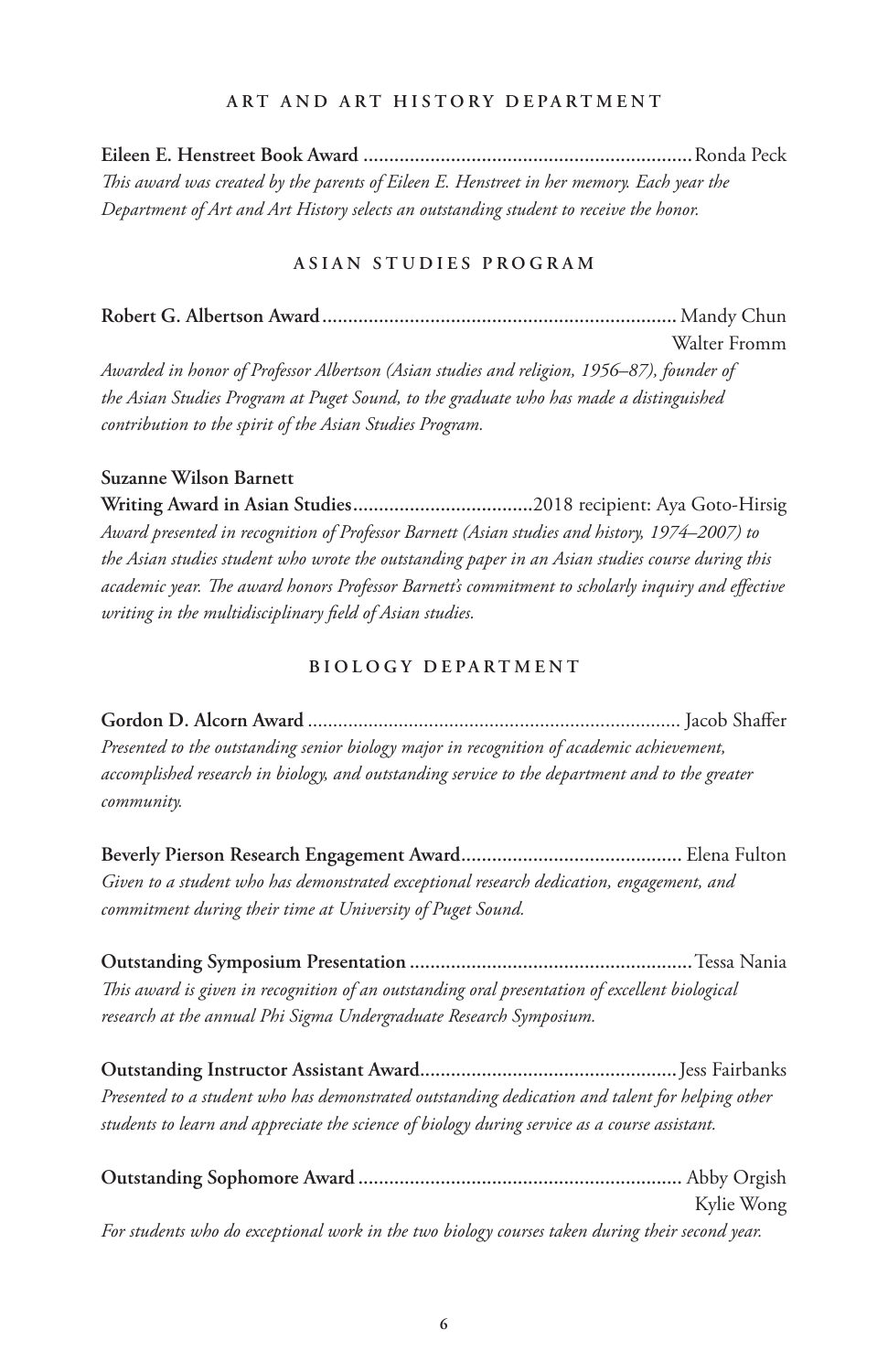| Ayla Crosby |
|-------------|

*Conferred on students who do outstanding work in their first-year biology courses.*

# **SCHOOL OF BUSINESS AND LEADERSHIP**

**Outstanding Academic Achievement Award..........................................** Lucy Cornwall *This award recognizes excellence in academic achievement in business major courses.*

**Business Leadership Program Excellence Award ......................................**Abby Crowell *This award recognizes a graduating BLP student who best represents the ideals of the program, such as leadership, professionalism, integrity, open-mindedness, and respect for others. It also recognizes their exemplary endeavors in support of the BLP and the university.*

**Business Administration Major Excellence Award .................................** Lucy Cornwall *Awarded to a student who demonstrates such characteristics as academic excellence, professionalism, integrity, intellectual curiosity, and practical application of business principles.*

**International Business Major Excellence Award..........................................**Max Forgan *This award recognizes a student who has demonstrated excellence in such areas as cross-cultural communication skills, sophisticated understanding of the global business context, and genuine openness to diversity.*

# **Excellence in…**

# **CHEMISTRY DEPARTMENT**

**American Chemical Society Student Affiliates Award .............................** Ashley Mapile *Awarded to the chemistry or biochemistry major with the highest GPA in chemistry.*

# **CLASSICS DEPARTMENT**

**David A. Lupher Philology Prize.........................................................**Kara Ann Lamar *Awarded by the faculty of the classics department to recognize the special facility demonstrated by this student in seeking to master the translation of Greek and Latin.*

**Laurel Wreath Award.........................................................................** Hannah Cochran *Awarded by the faculty to the graduating major whose work has been distinctive and deemed worthy of the recognition given to Olympic victors.*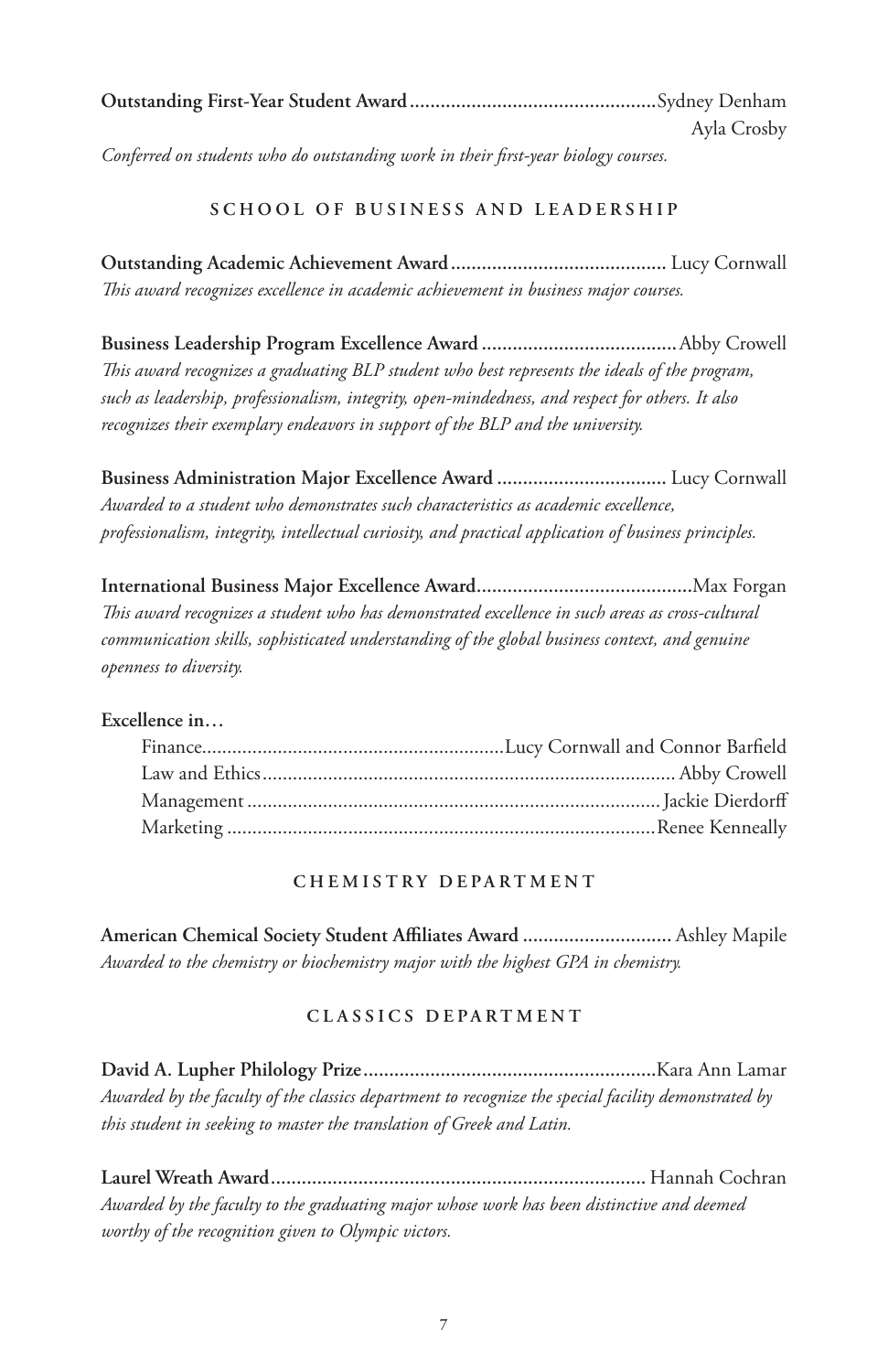#### **COMMUNICATION STUDIES DEPARTMENT**

**W. H. Baisinger Outstanding Graduate Award.....................................**Emery Bradlina *Awarded in honor of Professor Wilbur Baisinger to students who distinguish themselves both in academic achievement and significant contribution of service to the department.*

**Michael P. Madden Research Award .....................................................**Madyson Frank *Awarded in recognition of ongoing commitment to scholarship through significant research and writing.*

**Mary Christine Pence Course Assistant Award .................................**Matthew Tetreault *This award, named for a former student, recognizes an outstanding undergraduate course assistant.*

#### **E C O N O M I C S D E P A R T M E N T**

**Ernie Combs Award .....................................................................................** Alia Kabir *Awarded in honor of Ernie Combs, founding father of the Department of Economics, whose commitment, vision, and wisdom still guide us today. A fiercely principled man of selfless dedication, he was also a man of gracious humor and boundless faith in the future, embodying the spirit of his favorite song, Louis Armstrong's "What a Wonderful World." This award is presented to the outstanding graduate in economics, in recognition of combined mastery of economic theory, analysis, and its application to important social issues.*

# **SCHOOL OF EDUCATION**

**Education Studies Award for Outstanding Performance .............................**Abby Shade *The Education Studies Award is given to a student who has performed and achieved at an exceptional level as a student in the education studies minor. Through coursework and participation in school environments, this student has shown significant growth and capacity in questioning their own biases and social location and inequities that shape school institutions, and in critically considering how educational policy and classroom practices impact the learning opportunities available to P-12 students.*

#### **ENGLISH DEPARTMENT**

**Barry Bauska Award ...................................................................................**Sofia Gotch *The Barry Bauska Award is given each year to the outstanding senior English major with an emphasis in creative writing.*

**Greenfield Award.......................................................................................**Parker Barry Robbie Diaz

*The Greenfield Award is given in recognition of Professor Peter Greenfield, who taught in the English department from 1983 to 2011. The award is given to the student whose leadership has enhanced the intellectual life of our department.*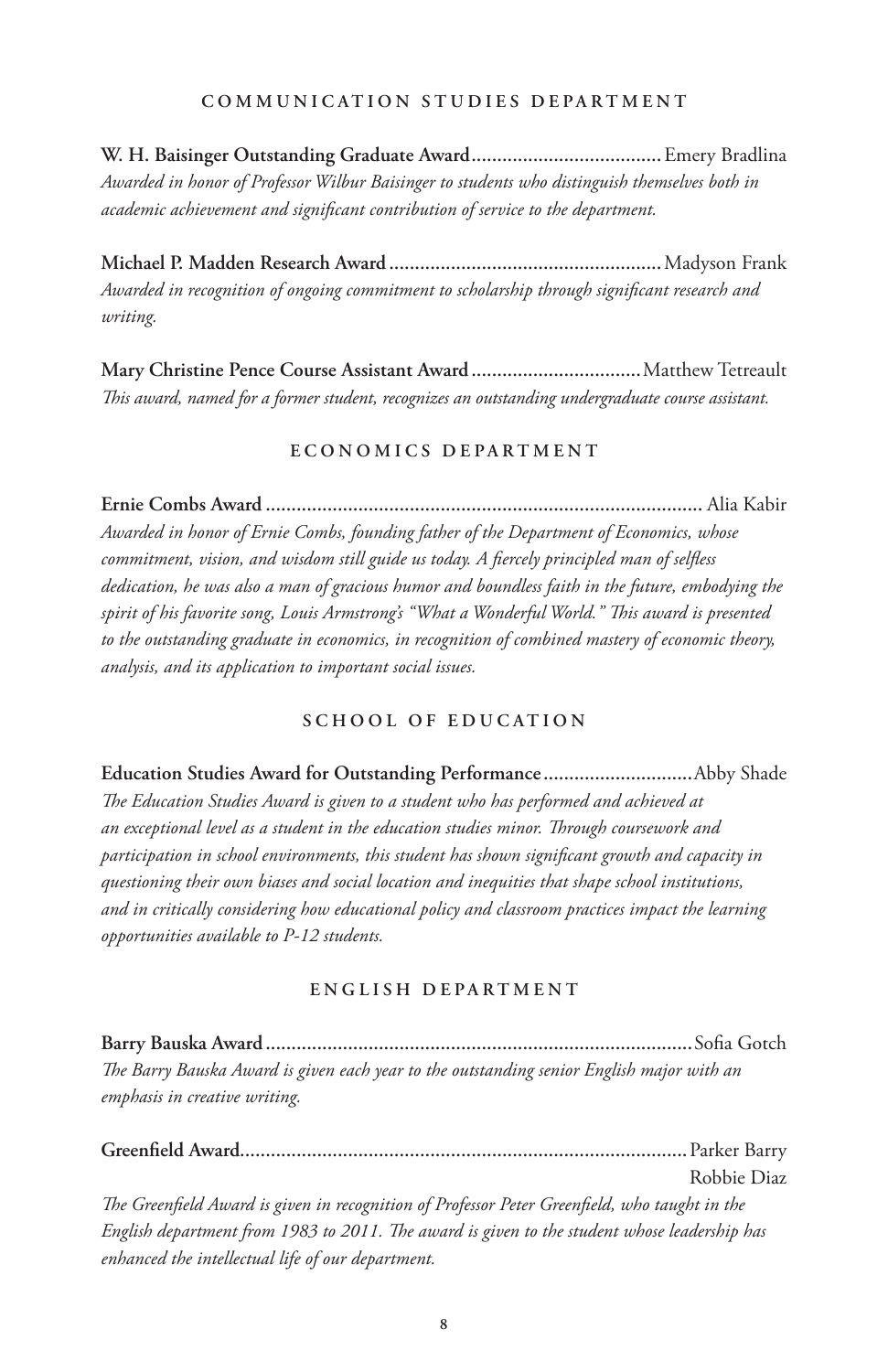**Kathryn Irene Rodgers Memorial Scholarship...........................................**Parker Barry *The Kathryn Irene Rodgers Memorial Scholarship fund was established by Dr. J. Bruce Rodgers, professor of music, in memory of his wife, an alumna of the Writing Institute of the English department and president of the Association of Professional Writers and Editors. It is awarded to an outstanding English major pursuing a career in professional writing.*

#### **EXERCISE SCIENCE DEPARTMENT**

**Roberta Wilson Outstanding Graduate of the Year...............................**Madison Orton *This award, named in honor of a long-standing professor in the department whose vision and eye for the future defined and shaped the exercise science major, is given to a senior who, over their four years at the university, has demonstrated exceptional scholarship, leadership, communication skills, community and university involvement, and extraordinary potential for success in the field.*

#### **FRENCH STUDIES DEPARTMENT**

**Michel Rocchi Award ..............................................................................**Ashley Coyne *With this award, colleagues in the department seek to honor the service of Michel Rocchi, professor of French studies at Puget Sound from 1973 to 2017. Professor Rocchi's dedication and contribution continue to inspire the department. The prize recognizes the excellent achievements of students who exemplify his commitment to French language and literature.*

**Marcelle Martin Award ..................................................................**Meadow Poplawsky *Awarded to a student majoring in Romance languages who has demonstrated excellence in music, art, or theater and has a high degree of fluency in the chosen Romance language.*

**Justin Martin Memorial Award .....................................................................** Zoe Kern *Awarded to a student majoring in international affairs with French as the language of emphasis.*

**Jacquie Martin Award..........................................................................** Sarah Czarnecki *To be awarded for excellence in French literary studies to be selected by the faculty in French. Book award from the private French library collection of Professor Emerita Jacquie Martin.*

**Myra Dupertuis Prize............................................................................** Nicole Bouché *The Myra Dupertuis Prize is awarded to an outstanding graduating student of French who has not formally studied in France.*

#### **GENDER AND QUEER STUDIES**

**E. Ann Neel Award in Women/Gender Studies .......................................**Kelly Johnson *The E. Ann Neel Award in Women/Gender Studies recognizes students who have considerably contributed in the classroom to advance our collective understanding of the workings of gender, as well as demonstrated a deep personal commitment to addressing issues of gender justice in our community.*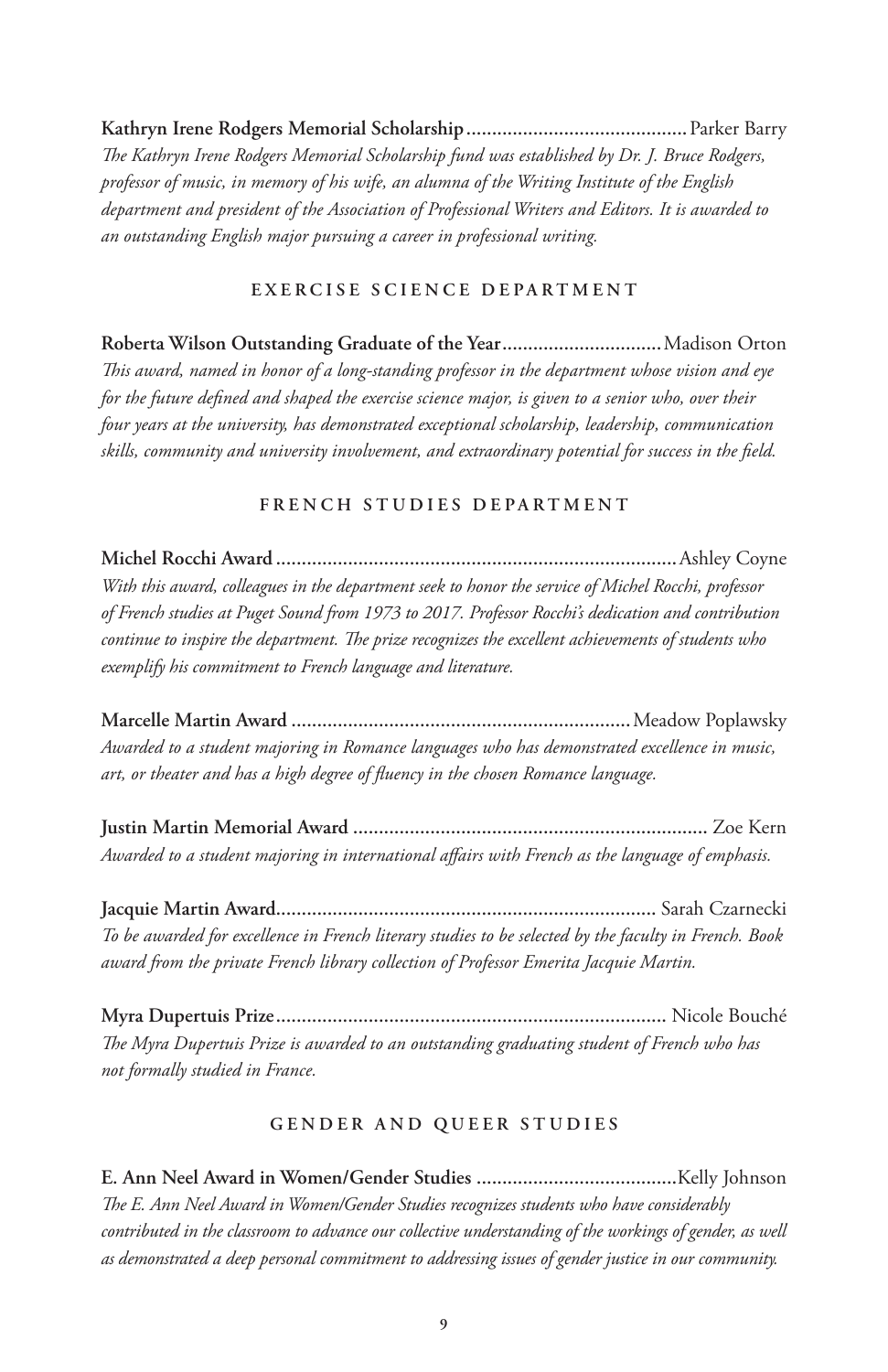#### **GEOLOGY DEPARTMENT**

**Al Eggers Award.......................................................................................**Emma Sevier *Awarded by the University of Puget Sound geology faculty to a graduating geology major whose work successfully integrates field study and laboratory analysis in outstanding research. The award is given in the spirit of our colleague and friend Dr. Al Eggers, professor emeritus of geology.*

**Norman R. Anderson Award ....................................................................**Zoe Running Gloria Ferguson

*The Norman R. Anderson award is presented each year to the outstanding geology major. It recognizes the graduating senior who best exemplifies the spirit and joy of learning, the intellectual breadth, and the love of geology that was so characteristic of Professor Norman Anderson, who was a member of the geology faculty for more than 40 years and chair of the department for almost 30 of those years.*

**Ray Williams Award................................................................................**Derek Milkey *Awarded by the University of Puget Sound geology faculty to a graduating geology major whose service and enthusiastic involvement in the University of Puget Sound geology department exemplify the character of Ray Williams. Ray Williams was a former geology major and a Marine who bravely gave his life in the Korean War, and we honor him with the presentation of this award.*

#### **GERMAN STUDIES DEPARTMENT**

|  |  |  | Zoe Welch |
|--|--|--|-----------|
|  |  |  |           |

*Awarded to an outstanding rising senior in German studies.*

# **HISPANIC STUDIES DEPARTMENT**

**Charles and Bertha Robbins Award...................................................**Kat Cunningham *Awarded to an outstanding student of Spanish.*

#### **HISTORY DEPARTMENT**

**Kathy Phibbs Memorial Scholarship ..........................................................** Julia Masur Laure Mounts Elise Quiggins *Established in 1991 by Gwen and Phil Phibbs to be awarded to women interested in history and reading, with a commitment to outdoor recreational activities.*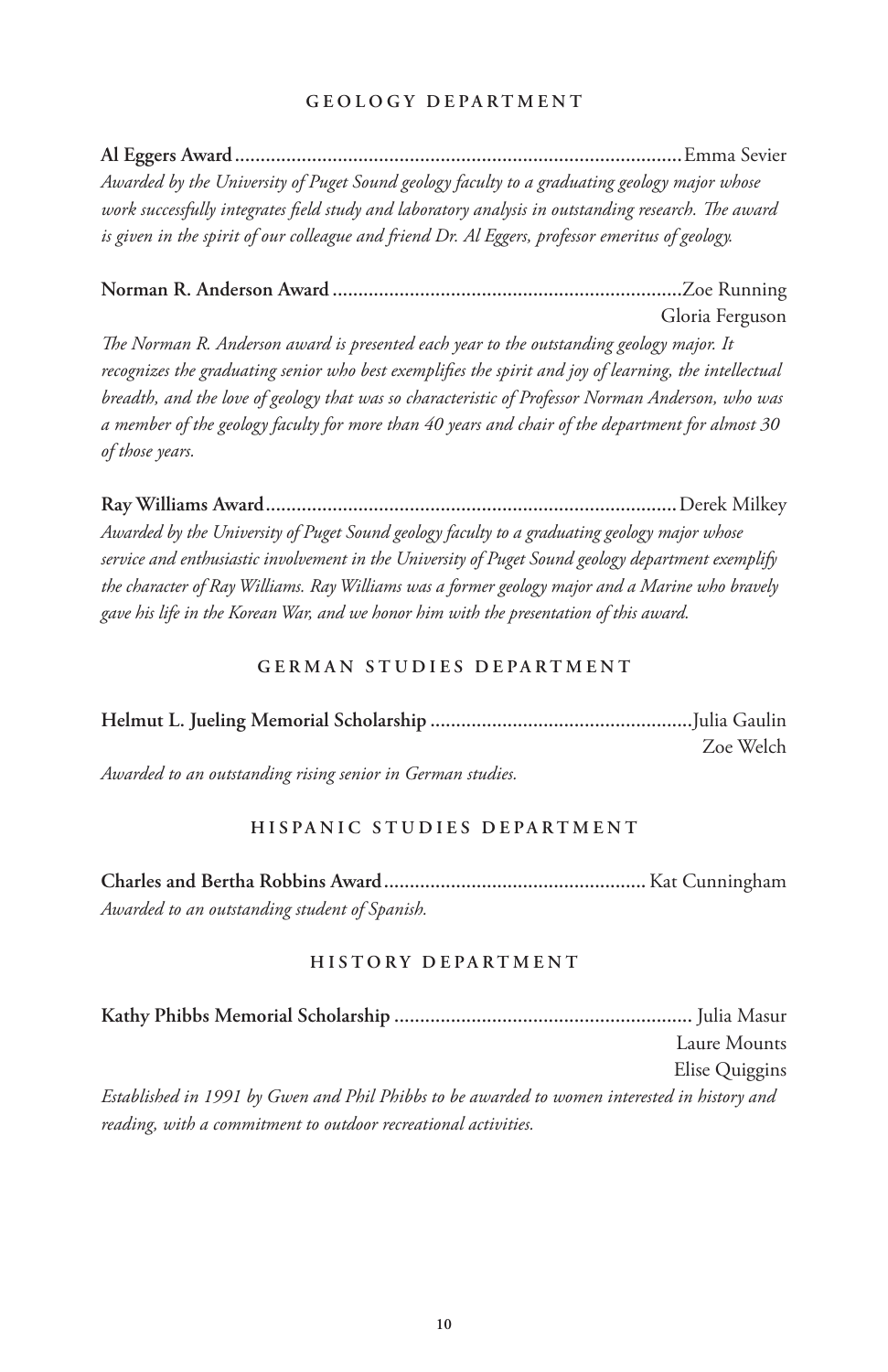#### **Roy N. Lokken Memorial Book Award**

*Established in honor of Professor Lokken, a member of the Class of 1941, who went on to a career as a historian and college teacher. Awarded to selected majors who have impressed the faculty with their achievement, promise, resolution, and aspiration; awards are for the purchase of books.*

| Erin Budrow      | Lindsey Hunt   | Tyler Randazzo |
|------------------|----------------|----------------|
| Genevieve Caskey | Elise Quiggins | Ian Thorne     |

**William Breitenbach Best History 200 Paper............................................**Jack Aldisert *Established in 2017 in honor of retiring Professor of History William Breitenbach, who was an inspired and inspiring teacher and mentor to generations of majors and minors, and was also instrumental in creating and teaching the introductory methods course History 200: Doing History.*

#### **HONORS PROGRAM**

**Thomas A. Davis Summer Research Award ............................................**Katie Grainger *Established in honor of former dean of the university and founding member of the Honors Program, Thomas A. Davis. Awarded for research leading to a senior Honors Program thesis.*

| Noah Thomas |
|-------------|
| Jed Pageler |

#### **Coolidge Otis Chapman Honors Scholars**

*Students who have completed both the prescribed coursework of the Honors Program and an approved senior thesis are eligible for this designation.*

| Amy Boersma     |
|-----------------|
| Douglas Fournet |
| Henry Gardella  |
| Payton Gubser   |
| Ayse Hunt       |
| Priscilla Jones |

Kara Ann Lamar Samantha Lilly Molly McLean Saad Moro Lura Morton Nicholas Navin

Crystal Poole Meadow Poplawsky Megan Sanders Jacob Shaffer Eric Zeitz

#### **INTERNATIONAL POLITICAL ECONOMY PROGRAM**

*Pros Ta Akra* **Academic Achievement Award .................................................**Sara Burke Mandy Chun Ryley Lawrence-Devine Meadow Poplawsky Megan Sanders *Awarded to graduates who have demonstrated the highest level of sustained performance in international political economy as indicated by their grade point average in the major.*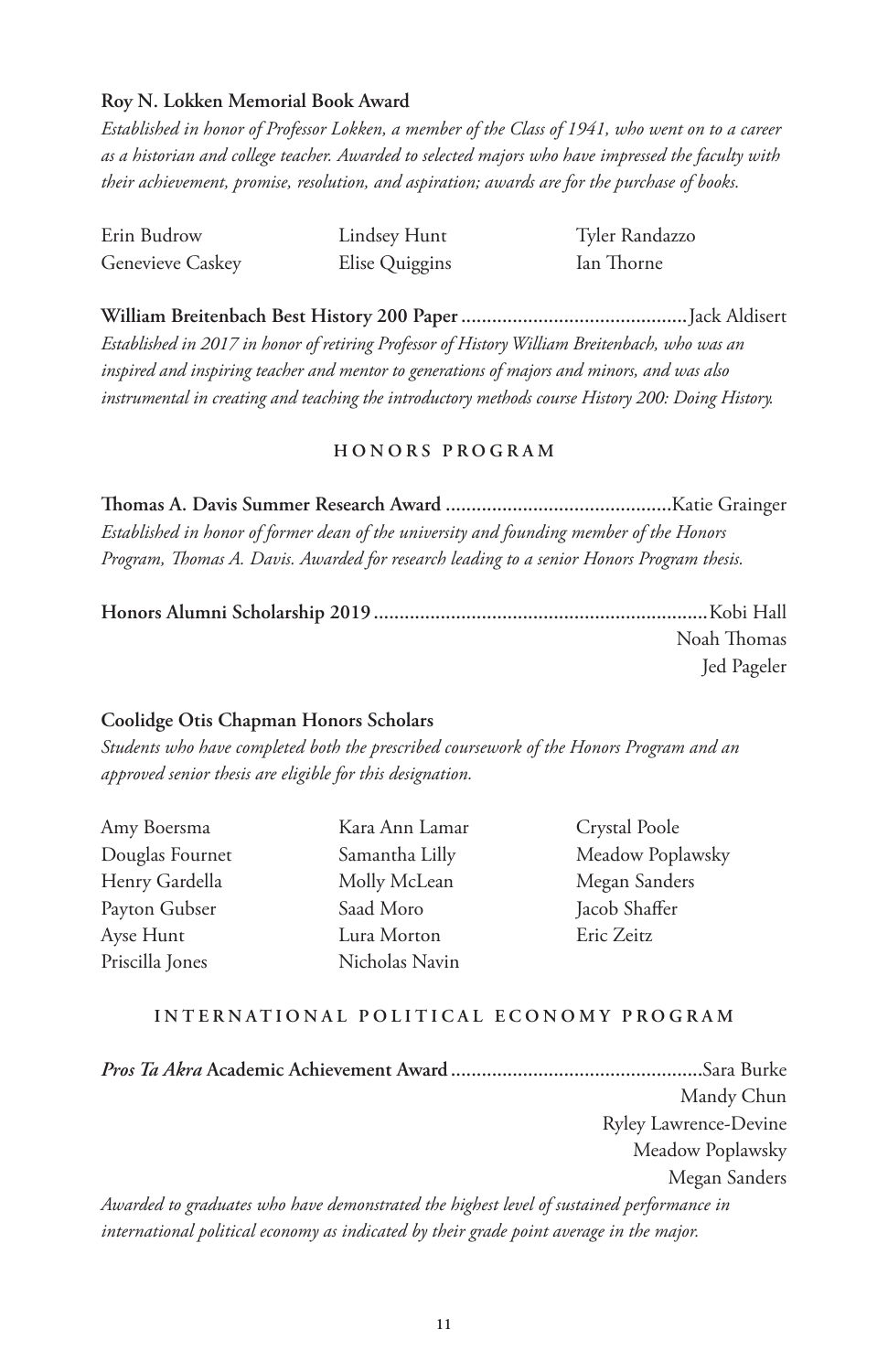#### **LATIN AMERICAN STUDIES**

#### **Our Americas Award for Academic Achievement**

**in Latin American Studies.......................................................................** Avery Closser *This annual award honors the outstanding interdisciplinary skills and regional knowledge demonstrated by a senior Latin American studies minor through high academic achievement in the Latin American studies curriculum.* 

#### **LATINA/O STUDIES**

**Latina/o Studies Excellency Award ...............................................................**Rose Pytte *This award is granted by the Latina/o Studies Program at the University of Puget Sound in recognition of a student's academic excellence and community involvement. The student receiving this award has produced research that moves the Latino community forward.* 

#### **MATHEMATICS AND COMPUTER SCIENCE DEPARTMENT**

|                                                                                               | Maria Ross |
|-----------------------------------------------------------------------------------------------|------------|
| Awarded in honor of Professor Goman to a senior major in mathematics and computer science, in |            |
| recognition of superior academic performance.                                                 |            |

#### **Goman Book Award**

*Awarded in honor of Professor Goman to senior majors in mathematics and computer science, in recognition of academic excellence and department service.*

| Stuart Davenport | Conor Muldoon   | Aidan Schumann   |
|------------------|-----------------|------------------|
| Gabe Grabovac    | Jared Polonitza | Katie Spiese     |
| Ayse Hunt        | Kayla Ramos     | Thavy Thach      |
| Alia Kabir       | Jake Redmond    | Christian Wiemer |
| Jadyn Kerns-Funk | Maria Ross      | Sara Wille       |
| Kara Ann Lamar   | Ramsey Rossmann |                  |

#### **SCHOOL OF MUSIC**

|                                                                                              | Jane Hever |
|----------------------------------------------------------------------------------------------|------------|
| This scholarship, made available through a generous gift from Dr. and Mrs. Jones, is awarded |            |
| annually to outstanding student musicians with a preference given to music majors.           |            |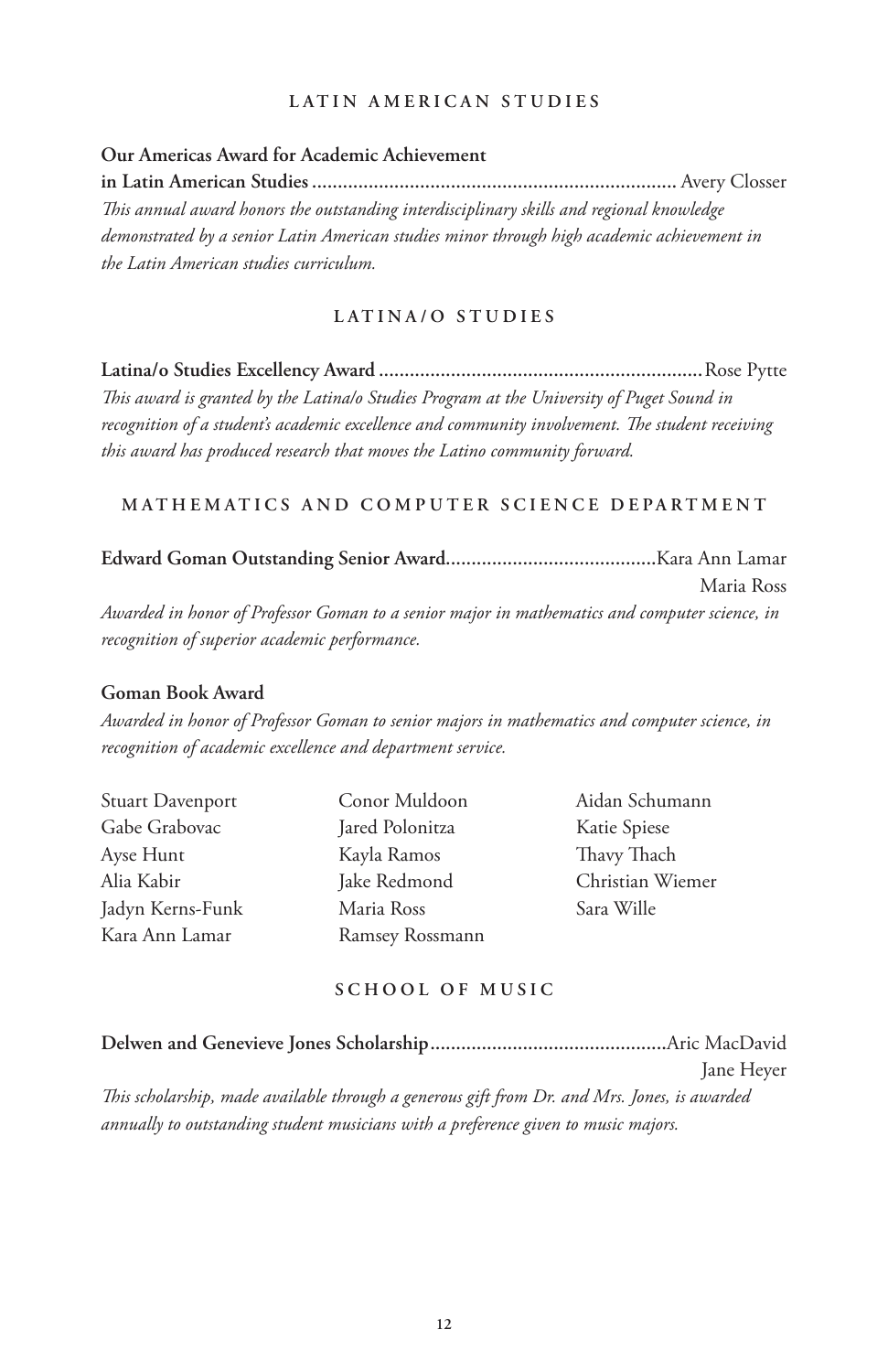#### **SCHOOL OF OCCUPATIONAL THERAPY**

**Watson William Wade Award..................................................................** Cate Hannan Katrina Perez *Presented to graduating occupational therapy students who have consistently shown unselfish devotion to facilitating the learning of others.*

**Department Service Award.......................................................................** Amelia Jones Paige Kensil Erica Petru Lianna Wong *Given in recognition of exceptional commitment to the curricular and cocurricular experience of occupational therapy students.*

# **Occupational Therapy Fellowship Recipient**

*A two-year departmental scholarship award to support graduate study in the School of Occupational Therapy.* 

Natacha Chimenti Jolene Fujita Nicholas Kasovac

Keili Maldonado Nicole Nguyen Erica Petru

Malcolm Reed

### **PHILOSOPHY DEPARTMENT**

**John and Kathryn Magee Memorial Scholarship .................................**Colleen Hanson *Awarded in honor of Kathryn Magee and longtime professor John Magee to junior or senior students showing promise and achievement in the academic discipline of philosophy.*

# **SCHOOL OF PHYSICAL THERAPY**

# **Physical Therapy Fellowship Recipients**

*A three-year departmental scholarship award to support graduate study in the School of Physical Therapy, based on extraordinary quality of application to the program.*

| Kameron Crosswhite | Sarah Maissy     | Adriana Sandoval |
|--------------------|------------------|------------------|
| Coty Hogue         | Connor Mickelson | Justin Sweeney   |

**Beardsley Family Foundation Scholarship ................................................**Scott Shelton *Awarded to a physical therapy student who is sincere, earnest, easy to teach, and overcoming financial need.*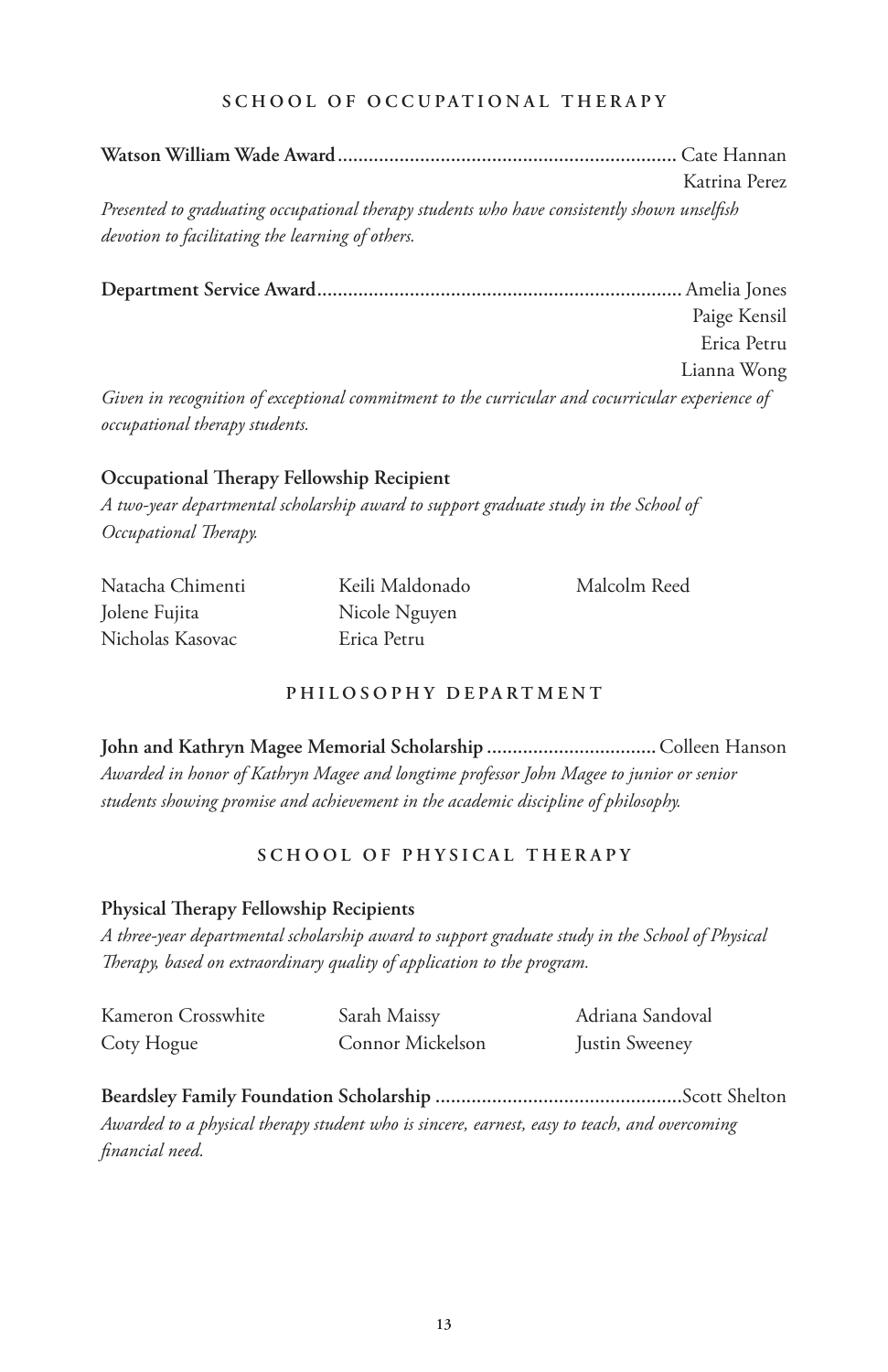**Roger Williams Scholarship ...................................................................**Laura Shellooe *Awarded by the department faculty to students who combine scholarship with excellent capacity for professional relationships with patients and colleagues.*

**Physical Therapy Honored Faculty Scholarship.....................................**Morgan Cooke *The endowment supporting this award derives from funds donated in the name of a number of physical therapy faculty members, and it honors a student who has demonstrated particular potential in critical inquiry and clinical research.*

|                                                                             | Mercedes Friend |
|-----------------------------------------------------------------------------|-----------------|
| Awarded to outstanding physical therapy students overcoming financial need. |                 |

**Wade and Marlene Allison Endowed Scholarship..................................**Cameron Prins *Awarded to a graduate D.P.T. student in good standing demonstrating financial need.*

#### **PHYSICS DEPARTMENT**

**Raymond and Olive Seward Award ....................................................**Aidan Schumann Patrick Zimmerman *A scholarship established by Olive Seward to honor her husband, Raymond S. Seward, professor of physics from 1923 to 1955. This award recognizes outstanding physics majors.*

**Thomas Malcolm and Hilda Enden Jack Scholarship .............................**Tom Daligault *Awarded to outstanding physics majors.*

# **POLITICS AND GOVERNMENT DEPARTMENT**

**Elizabeth Ann Breysse '17 Memorial Award ..............................................**Nick Gerard *This honor is awarded in memory of Elizabeth Breysse '17 to students who combine academic excellence and creativity in their coursework in politics and government with broad, sustained, effective engagement and leadership in the department, the university, or broader communities.*

# **PSYCHOLOGY DEPARTMENT**

#### **Honors in Psychology**

*Awarded to the top 10 percent of the graduating class, this honor recognizes students' high level of academic performance and scholarly engagement as psychology majors.*

| Melanie Bussan | McKenna Johnson | Heather Rose Stegman |
|----------------|-----------------|----------------------|
| Kate Hart      | Julia Krantz    |                      |
| Ali O'Daffer   | Crystal Poole   |                      |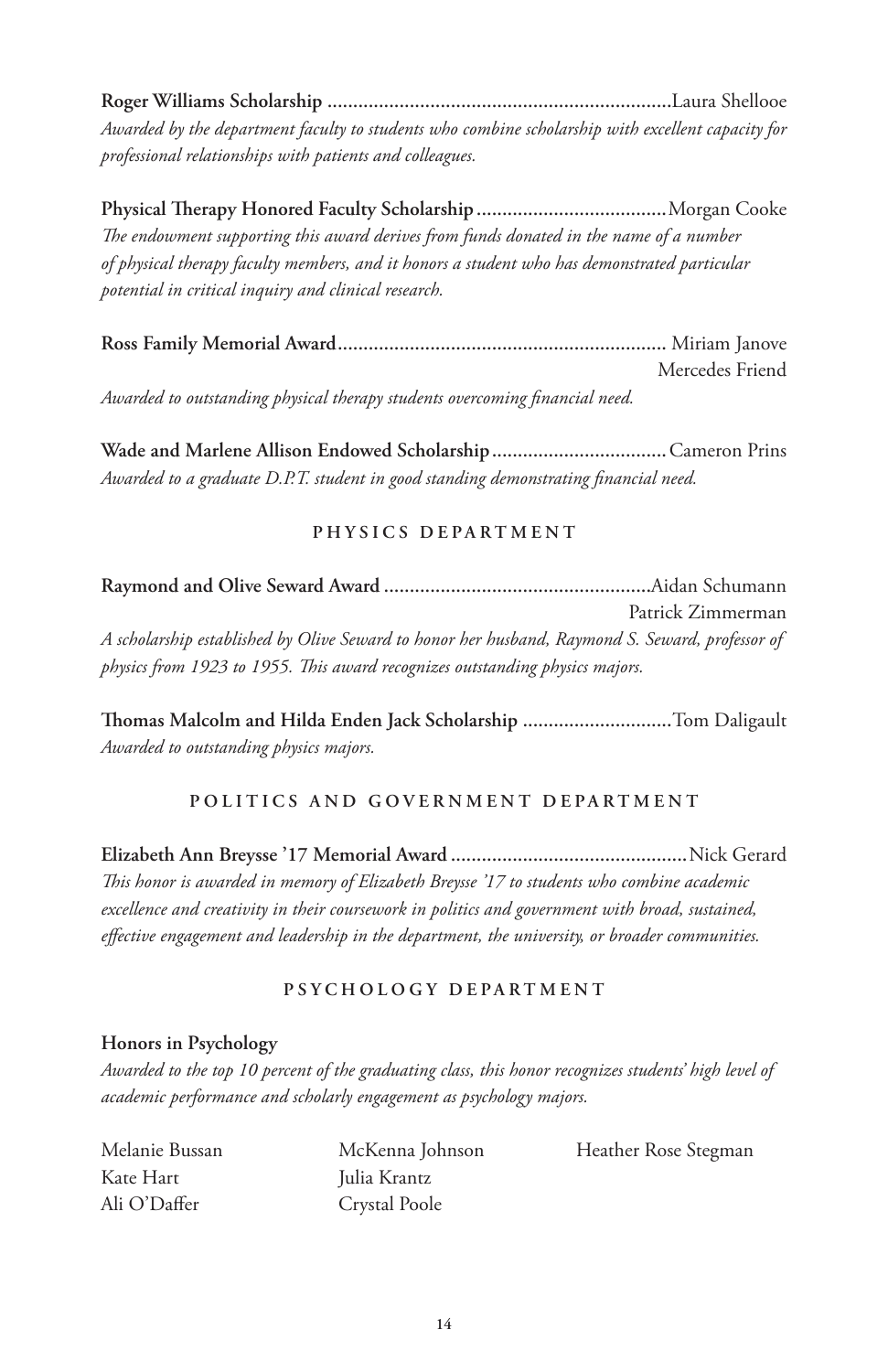#### **Distinction in Psychology**

*This award recognizes students for their high level of academic performance and scholarly engagement as psychology majors.*

| Mason Culbertson | Marley Michals Levy | Andre Zamani |
|------------------|---------------------|--------------|
| Nesha Eaton      | Maloy Moore         |              |
| Kelly Johnson    | Levi Sofen          |              |

**The Department of Psychology Outstanding Service Award......................**Ali O'Daffer *This is award is given to recognize those who have made a clear and positive difference to the psychology department through commendable service contributions.*

#### **RELIGIOUS STUDIES DEPARTMENT**

**Douglas R. Edwards Award for Scholarly Excellence ..................................**Ian Crocker *This award, established in honor of religious studies colleague Professor Douglas Edwards, honors the religious studies major who has intellectually distinguished him- or herself by writing the most intellectually rigorous and original thesis in religious studies in the past year. Professor Edwards, distinguished professor of religion from 1987 to 2008, renowned for his expertise in biblical archeology, set the standard in the Department of Religious Studies for the highest level of scholarship. With this award, his colleagues seek to memorialize Professor Edwards' commitment to scholarly excellence by recognizing the graduating senior who has demonstrated superb scholarly achievement.*

#### **Darrell Reeck Award.................................................................................**Alona Stroup Luke Ulrick

*At the end of the 1990–91 academic year, Darrell Reeck retired from the Department of Religious Studies to take a position with Progressive Securities, a socially responsible investment firm located in Portland, Ore. This move was a logical extension of Professor Reeck's ongoing personal and professional interest in social ethics throughout his 22 years at the university. He taught in the area of religious ethics, focusing on Christian ethics, Islam, African religions, and the application of religious ethical principles to a variety of social problems. Professor Reeck's academic interests and ethical convictions led to his work as one of the founders of the university's Business Leadership Program and his offering of a course on professional and corporate ethics. Further, Professor Reeck played a key role as a faculty member actively involved in the university's review of its investment policies. This work, in turn, led him to the world of socially responsible investing and, eventually, to Progressive Securities.* 

*With his deep commitment to social justice and effective teaching in the area of religious ethics, Professor Reeck had a major influence on his students and colleagues throughout his tenure at the university. To commemorate on an annual basis his commitment to social ethics and high-quality teaching while at the university, the Department of Religious Studies has decided to establish a fund that will make possible a small gift each year to the graduating religious studies major or minor who has most demonstrated the convictions and interest in social ethics that Professor Reeck exemplified.*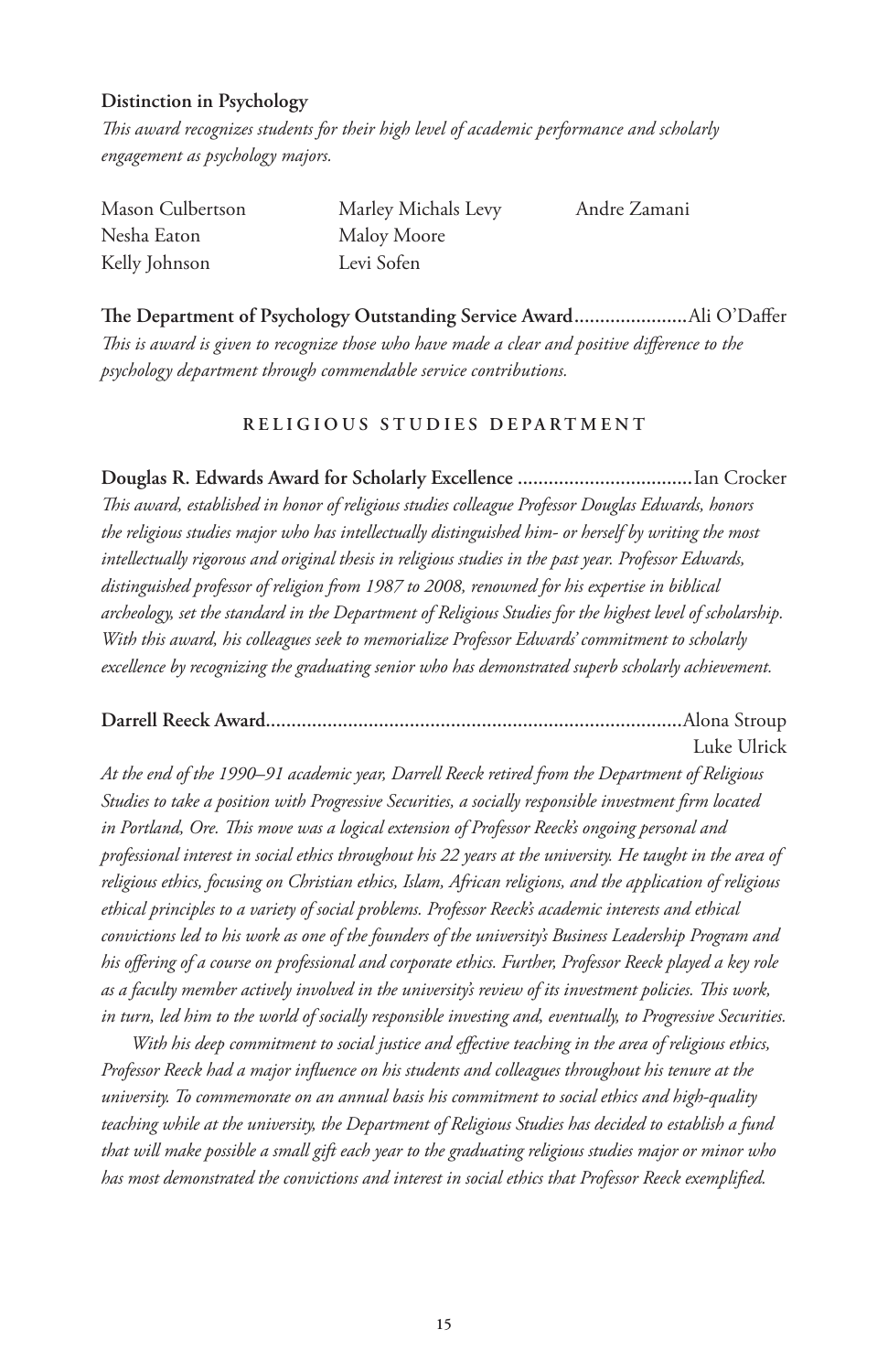#### **SCIENCE, TECHNOLOGY, AND SOCIETY PROGRAM**

**Mott Greene Research Scholar .............................................................** Deanna Wilcox *The Science, Technology, and Society Program each year names one student Mott Greene Research Scholar, for a senior thesis completed with distinction.*

# **SOCIOLOGY AND ANTHROPOLOGY DEPARTMENT**

**C. Wright Mills Award for Excellence in the Major .................................**Ashley Coyne *This special departmental award is given to a student majoring in sociology and anthropology for excellence in the major.*

**Leon Grunberg Service Award......................................................................**Ana Siegel *This special departmental award is given to a student majoring in sociology and anthropology for service to the department.*

#### **THEATRE ARTS DEPARTMENT**

**Excellence in Theatre Arts .....................................................................** Molly McLean *This award recognizes consistently excellent work in theater production and studies.*

**Excellence in Dramaturgy ......................................................................**Hanna Woods *Awarded to a student with significant achievement in writing, collaboration, research, and production.*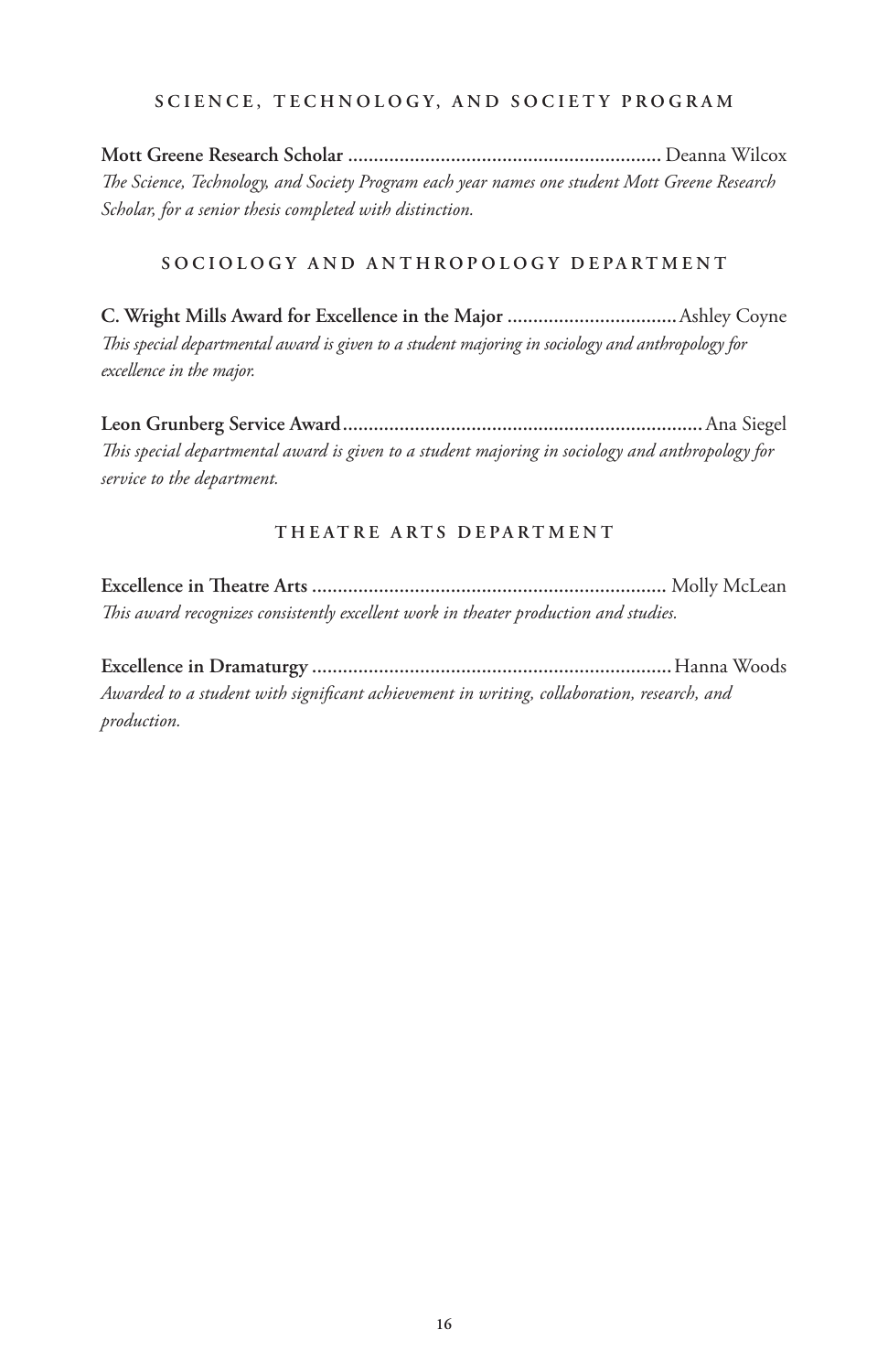# **HONOR SOCIETIES**

# **PHI BETA KAPPA**

## **Class of 2019**

| Nicole Bouché       | Connor King         | Sarah Rau            |
|---------------------|---------------------|----------------------|
| Emery Bradlina      | Franny Klatt        | <b>Hadley Reine</b>  |
| Allexxa Brooks      | Gabrielle Kolb      | Sara Rockow          |
| Sara Burke          | Julia Krantz        | Ramsey Rossmann      |
| Melanie Bussan      | Kara Ann Lamar**    | Zoe Running          |
| Hannah Cochran      | Ashley Mapile       | Megan Sanders        |
| Miriam Cohen        | Julia Masur         | Aidan Schumann       |
| <b>Ashley Coyne</b> | Eavan McKenzie      | Emma Sevier          |
| Ian Crocker         | Marley Michals Levy | Kristina Sinks       |
| Kat Cunningham      | Lura Morton         | Heather Rose Stegman |
| Indigo Dacosta      | Erin Nicholson      | Alona Stroup         |
| Adam Duell          | Ali O'Daffer        | Grace Sullivan       |
| Kumar Flower Kay    | Emily Parlan        | Paulina Thrasher     |
| Samuel Gonzalez     | Jenny Paul          | Cameron Wallenbrock  |
| Aya Goto-Hirsig     | Sarah Petrillo      | Hanna Woods          |
| Gabe Grabovac       | Josh Pi             | Ivin Yu              |
| McKenna Johnson     | Crystal Poole       | Patrick Zimmerman    |
| Alia Kabir          | Meadow Poplawsky    |                      |

\*\*initiated in 2018

# **Class of 2019**

Grace Elliot Brody Pearman Erin Stewart

**James R. Slater Phi Beta Kappa Award .............................................**Sarah Walling-Bell *Awarded to a junior with superlative academic performance in and demonstrated breadth of intellectual interests and accomplishments.*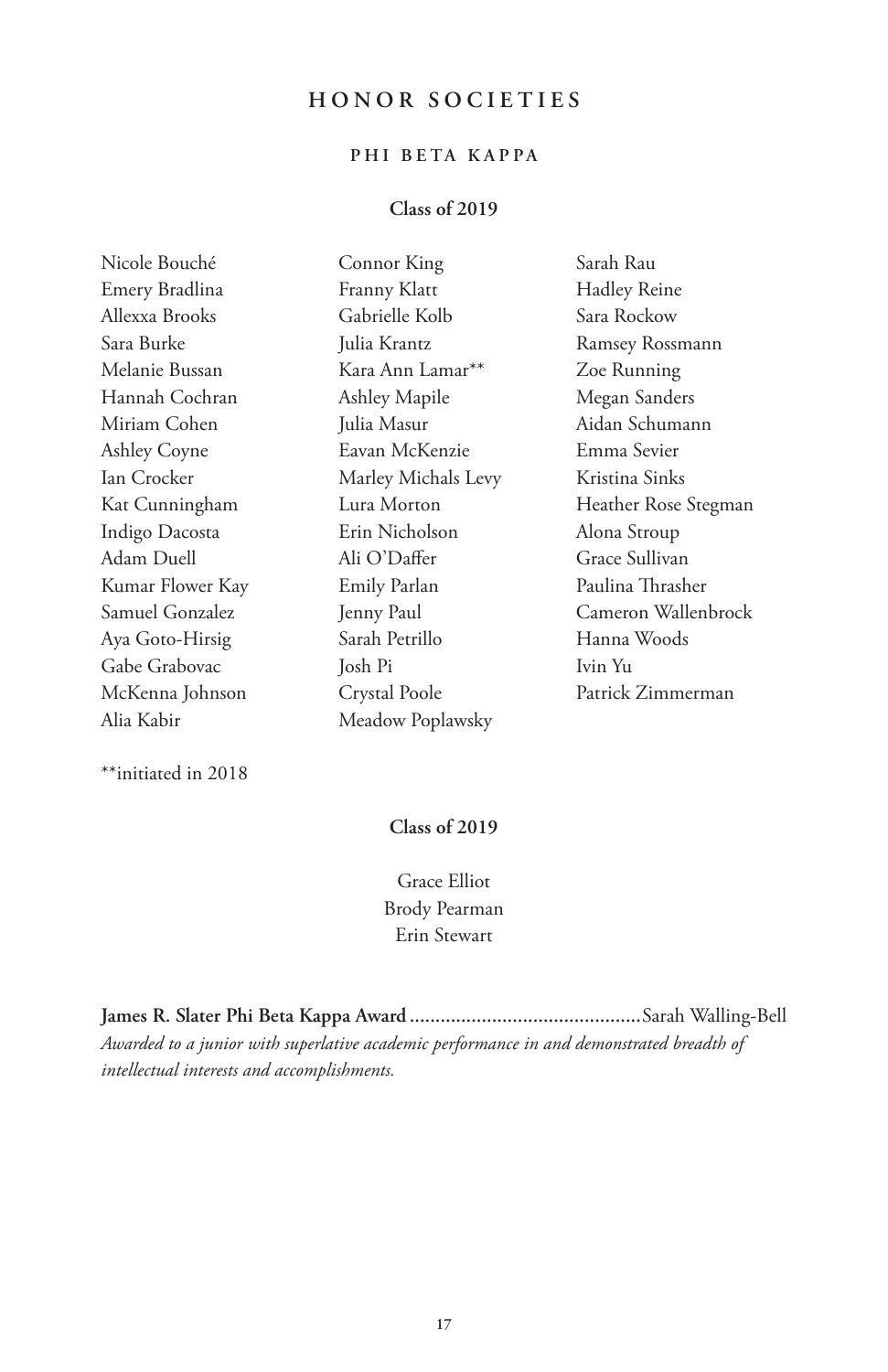#### **PHI KAPPA PHI**

#### **2019 Initiates**

Adam Braude Siena Brown Julio Cardona Nicole Gherima Carino Curran Chapman Kat Cunningham Ilana Dutton SaraJane Griffiths Eric Haupt

Erika Horwege Rachel Kadoshima Bethany Llewellyn Morgan MacFarlane Alena McIntosh Amber Menchio Manya Mutschler-Aldine Erin Nicholson Elena Olson

# Meadow Poplawsky Aidan Price Theresa Proctor Sara Rockow Catherine Spencer Lia Van Steeter

Sara Pernikoff

#### **Current Student Members**

Megan Gessel

Kathryn Alden Linnaea Arnett Matthew Bogert Nicole Bouche Allexxa Brooks Sara Burke Melanie Bussan Gabrielle Chang Hannah Cochran Sabrita Cohen Ashley Coyne Emily Davis Erin Eaton Emma Elder Katharine Etsell Heather Foote

Morgan Heying Abigail Jackson Julia Krantz Emily Laliotis Kara Lamar Leslie Machabee Ashley Mapile Julia Masur Jenna Mobley Matthew Moreno Bridget Myers Allyson Niitani Elizabeth O'Reilly Madison Orton Jennifer Paul

Joshua Pi Elise Quiggins Spencer Rake-Marona Hayley Rathburn Hannah Ritner Ramsey Rossmann Susanna Schuler Aidan Schumann Kristina Sinks Cole Souder Anne Stofferahn Jacqueline Van Ardenne Laura Wolff Keala Yang Ivin Yu Patrick Zimmerman

**Phi Kappa Phi Slater/Herlinger Scholarship........................................**Amber Menchio Morgan MacFarlane Ilana Dutton

#### **PHI ETA SIGMA**

#### **Class of 2019**

Dwight Alexander Isabel Annino Thomas Aquilina

Elizabeth Badenhausen Austin Bosworth Nicole Bouche

Jason Bounds Keegan Brady Erin Brosnan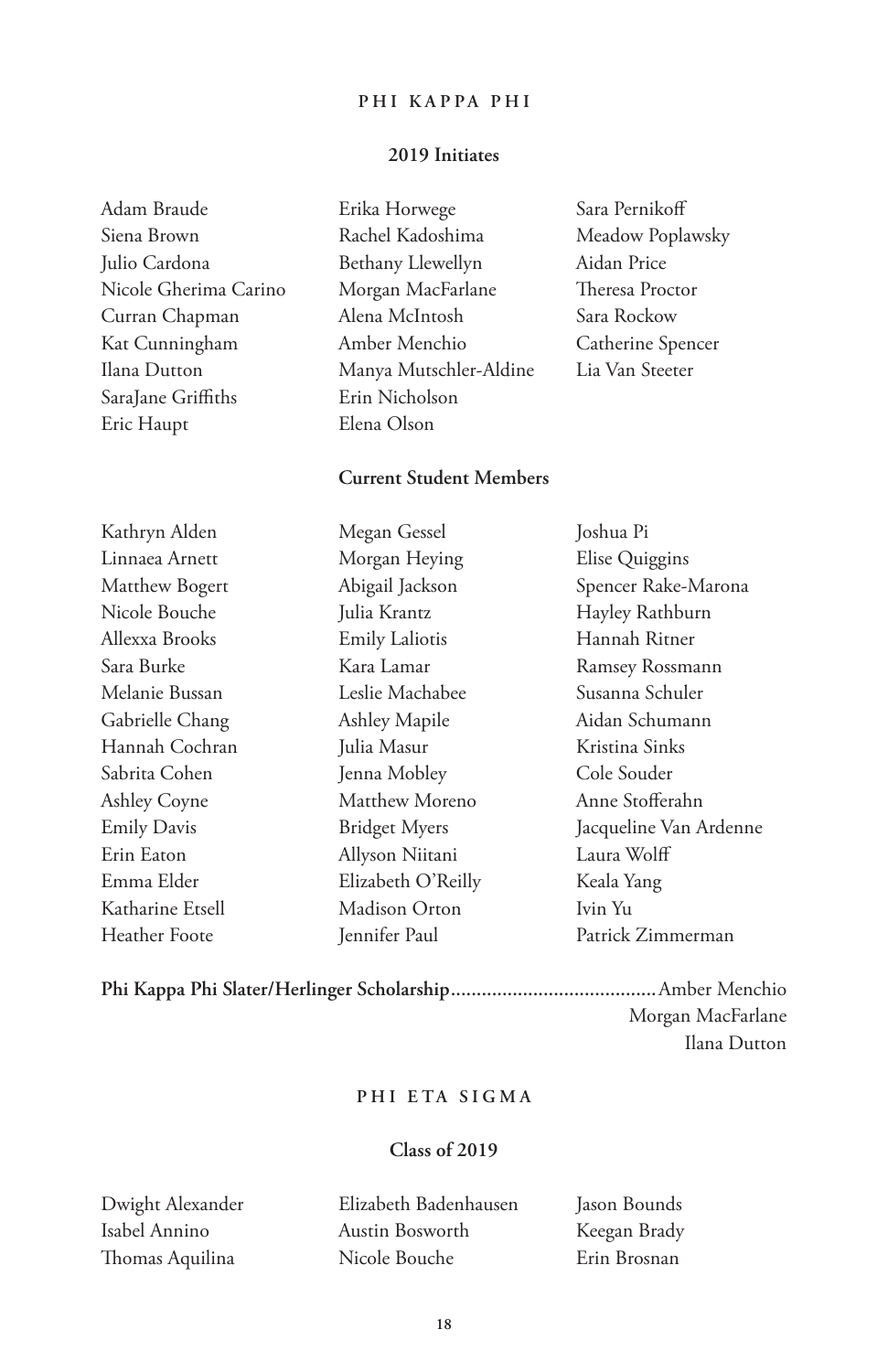Chelsea Bruen Hanna Brumley Sara Burke Emma Cabi Danielle Chait Avery Closser Hannah Cochran Miriam Cohen Sara Cohn Ben Colson Angela Cookson Lucy Cornwell Ian Crocker Abigail Crowell Andriana Cunningham Indigo DaCosta Eden Dameron Polina Davydov Elena DeLeonibus Roberto Diaz Jacqueline Dierdorff Sam Doubek Olivia Drukker Adam Duell Evan Eurs Maya Fletes-Martinez Gigi Garzio Sophie Geha Eada Gendelman Sofia Gotch Gabriel Grabovac Amelia Green Jack Gries Chloe Grossman Andrew Guss Sara Hainsey Colleen Hanson Kathryn Hart Ben Helms Natalie Hereford Ilana Hertz Wildes Ho Natalie Holler Lindsey Hunt

Riley Inn Andrew Izzo Sarah Johnson Brea Kaye Emma Kelly Jianhui Kettunen Gabrielle Kolb Kara Lamar Ryley Lawrence-Devine Sophie Lev Jiawen Li Andrea Little Ashley Mapile Anna Marchand Justin Martin Nicole Maruya Julia Masur Madeline McCombs Amanda McKee Eavan McKenzie Erin McMillin Katherine Mendenhall Marley Michals Levy McKenna Milton William Miyahira Katrina Moffet Maloy Moore Saad Moro Lura Morton Sophia Munic Jordan O'Hanlon Madison Orton Samuel Paige Emily Parlan Jennifer Paul Mattie Peters Sarah Petrillo Josh Pi Meadow Poplawsky Daniel Post Kayla Ramos Sarah Rau Kamila Rinderknecht-Mahaffy

Sarah Rockow Maria Ross Zoe Running Megan Sanders Liam Schaaf Britta Schwochau Jacob Shaffer Nikole Shaham Jessica Shimoda Genevieve Simon Kayla Southwick Emily Spalding Heather Rose Stegman Anna Stenson Sarah Stuckey Raquel Tawfik Chloe Tomkins Sarah Towle Margaret Travis Roxanna Trissel Luke Ulrick Connor Van Alstine Jacob Vann Kendall Vinyard Alicia Walker Claire Weckl Patrick Wigger Sara Wille Brynn Witter Lauren Wright Ivin Yu Hannah Zeigerson Patrick Zimmerman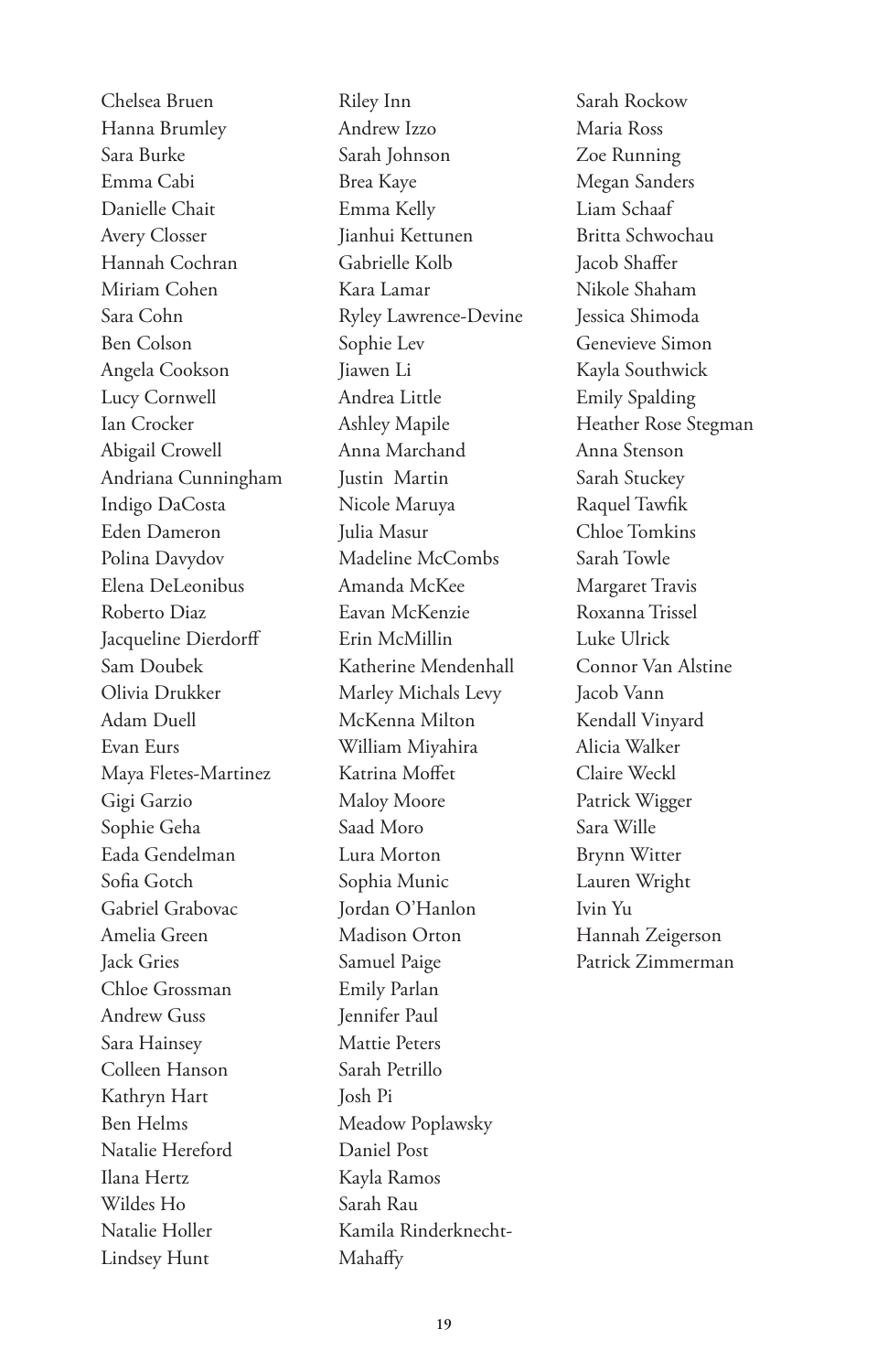# **ACADEMIC SCHOLARSHIPS**

#### **LILLIS FOUNDATION SCHOLARSHIP**

*This award was established in 2007 through a generous gift from the Lillis Foundation and Charles and Gwen Lillis, parents of Jessica Baker Isaacs '05. The scholarship recognizes up to two entering first-year students each year who have demonstrated high academic achievement in high school and the promise of outstanding performance during their college careers and beyond.*

# **Class of 2019** Gabrielle Kolb Kara Ann Lamar

## **MATELICH SCHOLARSHIP**

*This scholarship, established in 2010 through the generosity of George E. Matelich '78 and Susan Matelich, recognizes students in each entering first-year class who exhibit exceptional drive and focus, as well as promise for outstanding academic and personal achievement while enrolled at Puget Sound.*

#### **Class of 2019**

Mary Aquiningoc Alona Stroup

#### FACULTY-NOMINATED SCHOLARSHIPS

|                                                                                                | Lily Hoak  |
|------------------------------------------------------------------------------------------------|------------|
|                                                                                                | Zoe Kern   |
|                                                                                                | Will Keyse |
| Bryning Scholars are rising juniors and seniors who have demonstrated excellence and talent in |            |
| their ability to express themselves and their intellect in writing.                            |            |

|                                                                                                       | Castor Kent    |
|-------------------------------------------------------------------------------------------------------|----------------|
| Wyatt Scholars are rising seniors who have demonstrated outstanding leadership abilities,             |                |
| communication skills, and the potential to perform in graduate school, and to receive further         |                |
| distinction through major fellowship programs, such as the Rhodes or Truman Scholarship programs.     |                |
|                                                                                                       |                |
|                                                                                                       | Joe Brennan    |
|                                                                                                       | William Brooks |
|                                                                                                       | Katie Grainger |
| Wallerich scholars are outstanding undergraduate students who have demonstrated their interest        |                |
| and success in the natural sciences, pre-medicine, or other health science coursework. Recipients are |                |
| selected based upon outstanding academic performance, interest in research, and plans for a career    |                |
| in the natural or health sciences.                                                                    |                |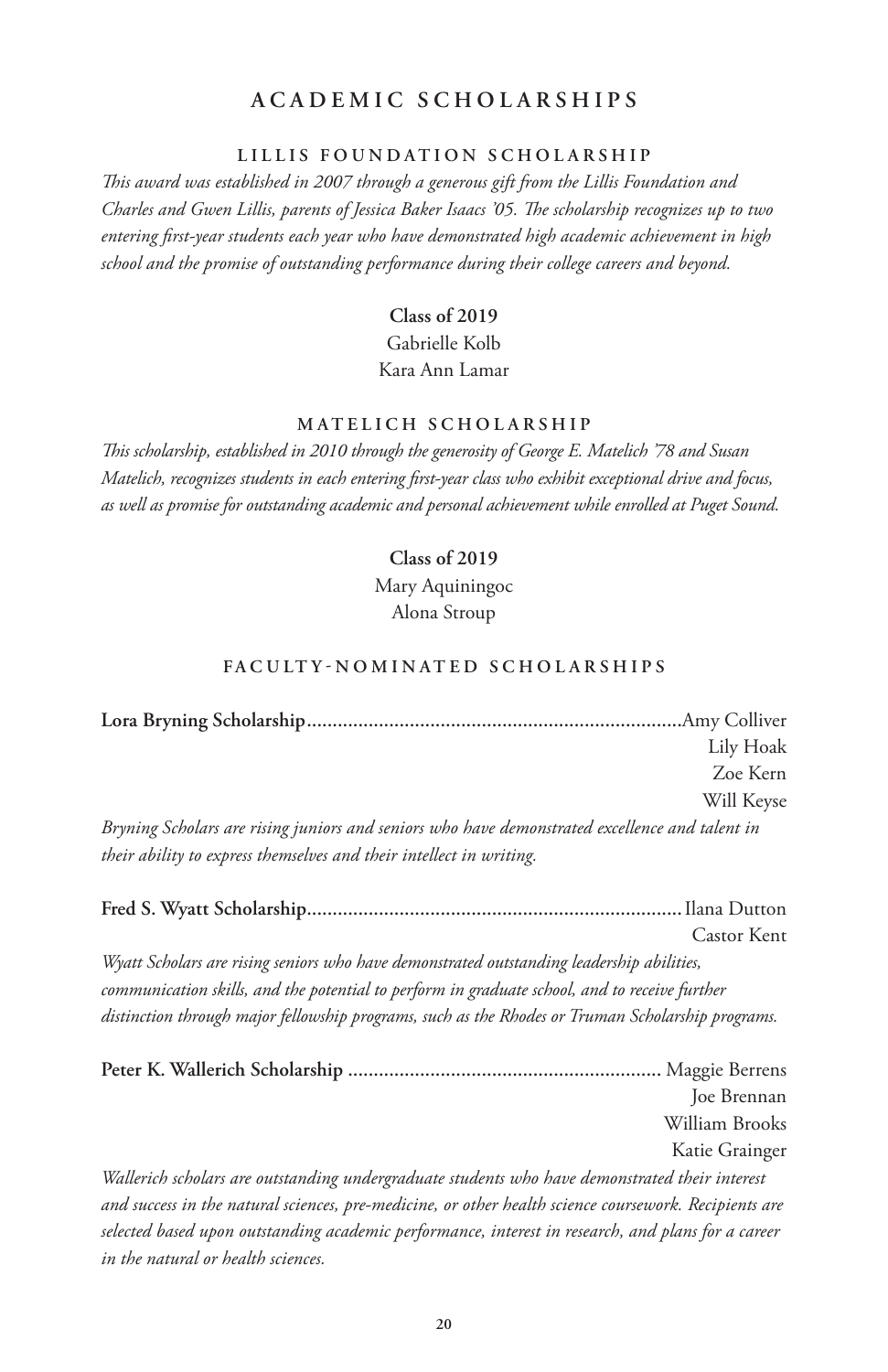# **RESEARCH AWARDS**

#### **Summer 2018 Research Awards in Arts, Humanities, and Social Sciences**

Allexxa Brooks Elayna Caron Ian Chandler Sara Cohn Amy Colliver Ashley Coyne Indigo DaCosta Ilana Dutton Abby Foy Gigi Garzio Colleen Hanson Ally Hembree

Walker Hewitt Ayse Hunt Will Keyse Rose Lewis Michelle Liebrecht Samantha Lilly Jessa Miller Rachel Moen Sophia Munic Emily Nygard Ronda Peck Crystal Poole

Meadow Poplawsky Hanna Rittner Kate Roscher Tessa Samuels Henry Schaller Ana Siegel Mary Thompson Molly Wampler Emma Weirich Andre Zamani

#### **Summer 2018 Science Research Awards**

Chris Andersen Todd Blakely Jan Bomhof Blake Bordokas Joe Brennan Will Brooks Dominick Budzisz Noah Dillon Adam Duell Gloria Ferguson Anneke Fleming Elena Fulton Anna Graf Emily Grahn Alex Guzman Kaela Hamilton Matthew Imanaka Maxx King Kara Ann Lamar Angus Lamont Quintin Lenti Jack Lindauer Julian Long Anna Marchand Gabriel McHugh William Miyahira Emmi Modahl Saad Moro Marlowe Moser Tessa Nania Isabel Natividad Erin Nicholson Madison Orton Emily Parlan Shreeti Patel Jared Polonitza Theresa Proctor Kyla Richards Sara Rockow Zoe Running Elsa Salido Emily Schuelein Aidan Schumann Kate Segar Emma Sevier Jacob Shaffer Noah Stewart Grace Sullivan Jaqueline Van Ardenne Caleb Van Boven Priyanki Vora Ali Walker Sarah Walling-Bell Abigail Ward Isabelle Warner Patrick Wigger Deanna Wilcox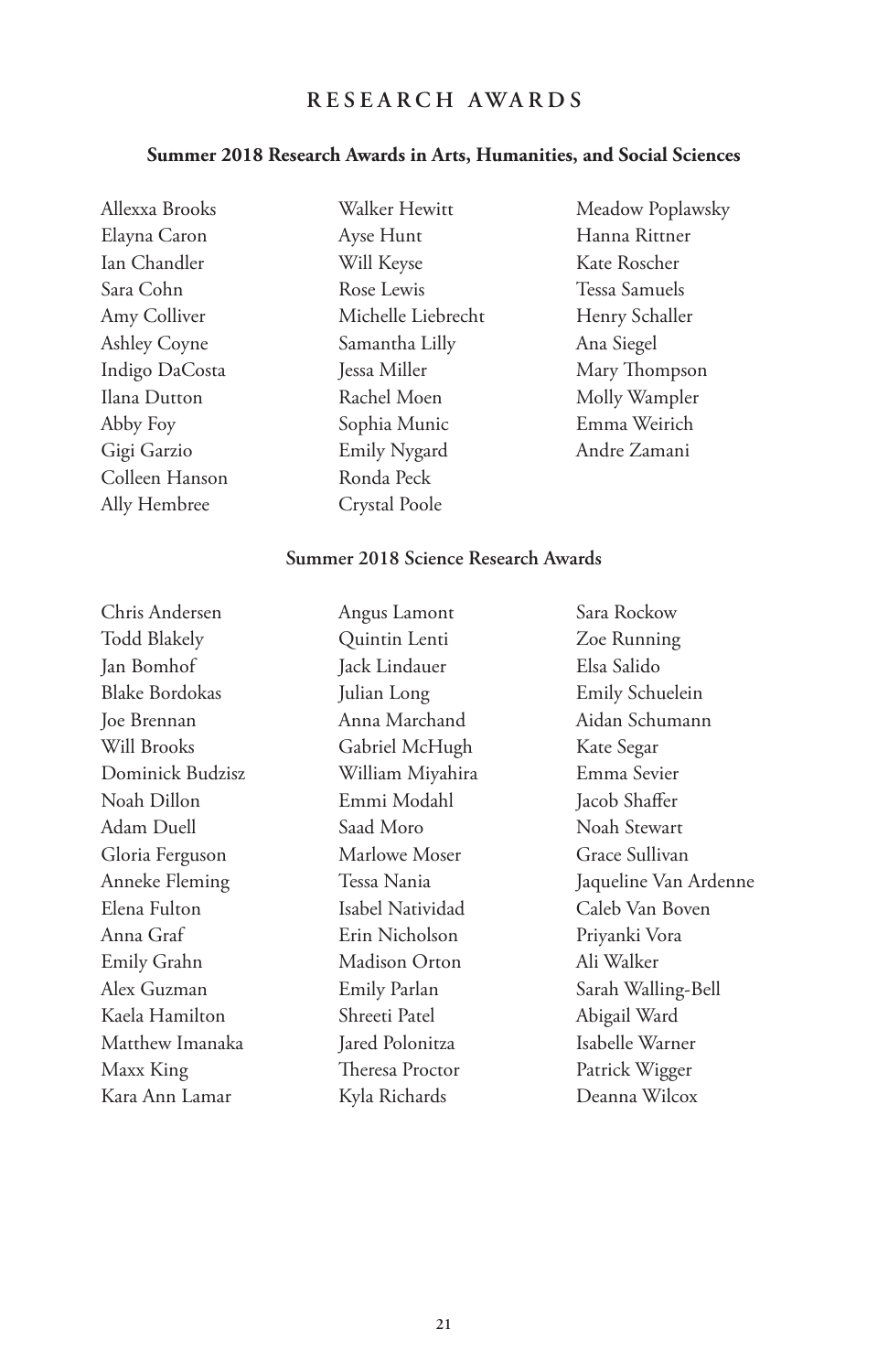#### **University Enrichment Research Awards**

#### **Spring 2018**

| Chris Andersen     |
|--------------------|
| <b>Todd Blakey</b> |
| Joe Brennan        |
| Adam Duell         |
| Anneke Fleming     |
| Elena Fulton       |
| Anna Graf          |
| Kaela Hamilton     |
| Matthew Imanaka    |

Angus Lamont Gabriel McHugh Emmi Modahl Jan Morgan-Bomhof Meaghanne O'Flaherty Emily Parlan Crystal Poole Kyla Richards Elsa Salido

Emily Schuelein Ingrid Shragge Jacqueline Van Ardenne Caleb Van Boven Ali Walker Deanna Wilcox Andre Zamani

# **Fall 2018**

Jess Fairbanks Elana Fulton Emily Parlan Brynn Witter

## **COLLINS MEMORIAL LIBRARY AWARDS**

#### **Book Collecting Award**

*The award encourages undergraduate students at Puget Sound to read for enjoyment and to develop personal libraries throughout their lives; to appreciate the special qualities of printed or illustrated works; and to read, research, and preserve the collected works for pleasure and scholarship. Sponsored by Book Club of Washington.* **Best Single Collector.................................................** Nicholas (Cole) Duke-Bruechert: "Lifelong Failure" **Best Essay..........................................................................................**Cassandra Childs: "Collecting Tolkien: Treasuring the Pioneer of Fantasy" **Collins Choice Award......................................................................** Tanner Abernathy: "Tolkien's Arda: Accessible Mythology & Moral Hermeneutics in Fantasy"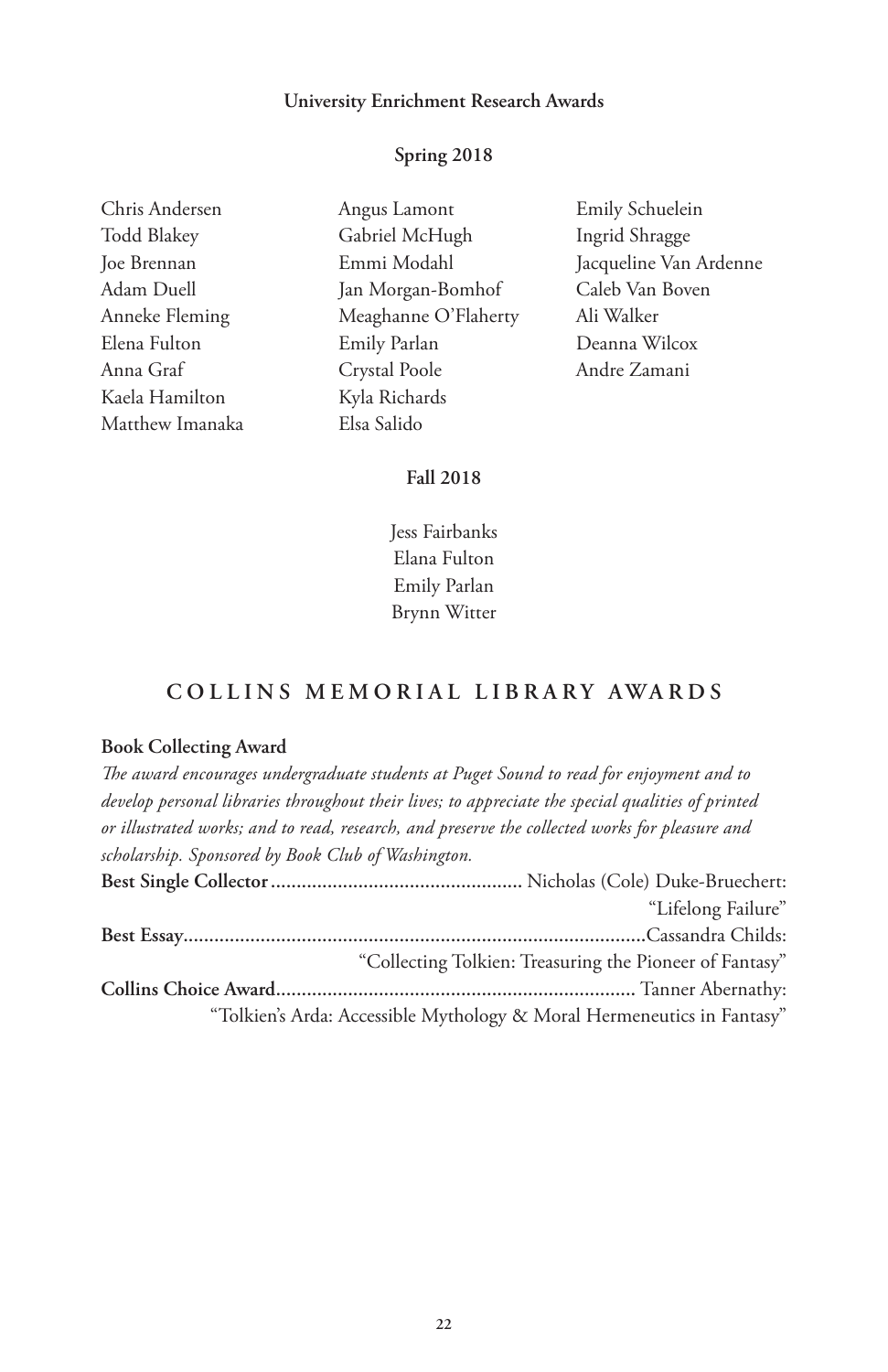# **FELLOWSHIPS**

**Fulbright Scholarship – English Teaching Assistantship............................**Franny Klatt Nicholas Navin Meadow Poplawsky Justin Loye, alternate Lura Morton, alternate

*The U.S. student program is designed to give recent B.S./B.A. graduates and master's and doctoral candidates opportunities for personal development and international experience. Students teach English as a second language and participate in various community and cultural activities. Projects and/or activities may include university coursework, independent library or field research, classes in a music conservatory or art school, special projects in the social or life sciences, or a combination.*

**Thomas Watson Fellowship ...................................................................** Samantha Lilly *The Watson Fellowship enables college graduates of unusual promise to engage in an initial postgraduate year of independent study and travel abroad. This opportunity provides for a focused and disciplined Wanderjahr of the graduate's own design. The fellowship provides a grant of \$30,000 to each recipient.*

**Critical Language Scholarship ......................................................................**Sara Burke *A program of the U.S. Department of State, Bureau of Educational and Cultural Affairs, the Critical Language Scholarship (CLS) Program offers intensive summer language institutes in 13 critical foreign languages. The selection process is administered by American Councils for International Education with awards approved by the U.S. Department of State, Bureau of Educational and Cultural Affairs. The CLS Program is part of a U.S. government effort to expand dramatically the number of Americans studying and mastering critical foreign languages. Students of diverse disciplines and majors are encouraged to apply. Participants are expected to continue their language study beyond the scholarship period, and later apply their critical language skills in their future professional careers.*

# **SCHOLAR-ATHLETES**

Katy Alden – Swimming Braden Ash – Football Travis Bender – Swimming Ally Benko – Lacrosse Nicole Bouche – Tennis Emery Bradlina – Cross Country and Track and Field Joe Brennan – Baseball Erin Brosnan – Soccer Sara Burke – Lacrosse Graham Byron – Tennis

Miles Carlson – Track and Field Gabriel Chaikin – Basketball Gennie Cheatham – Soccer Matthew Cole – Swimming Abby Crowell – Track and Field Lucy Curtis – Crew Abby Dalke – Cross Country Greta Dunn – Swimming Kyra Farr – Crew Anneke Fleming – Crew Isaac Fournier – Track and Field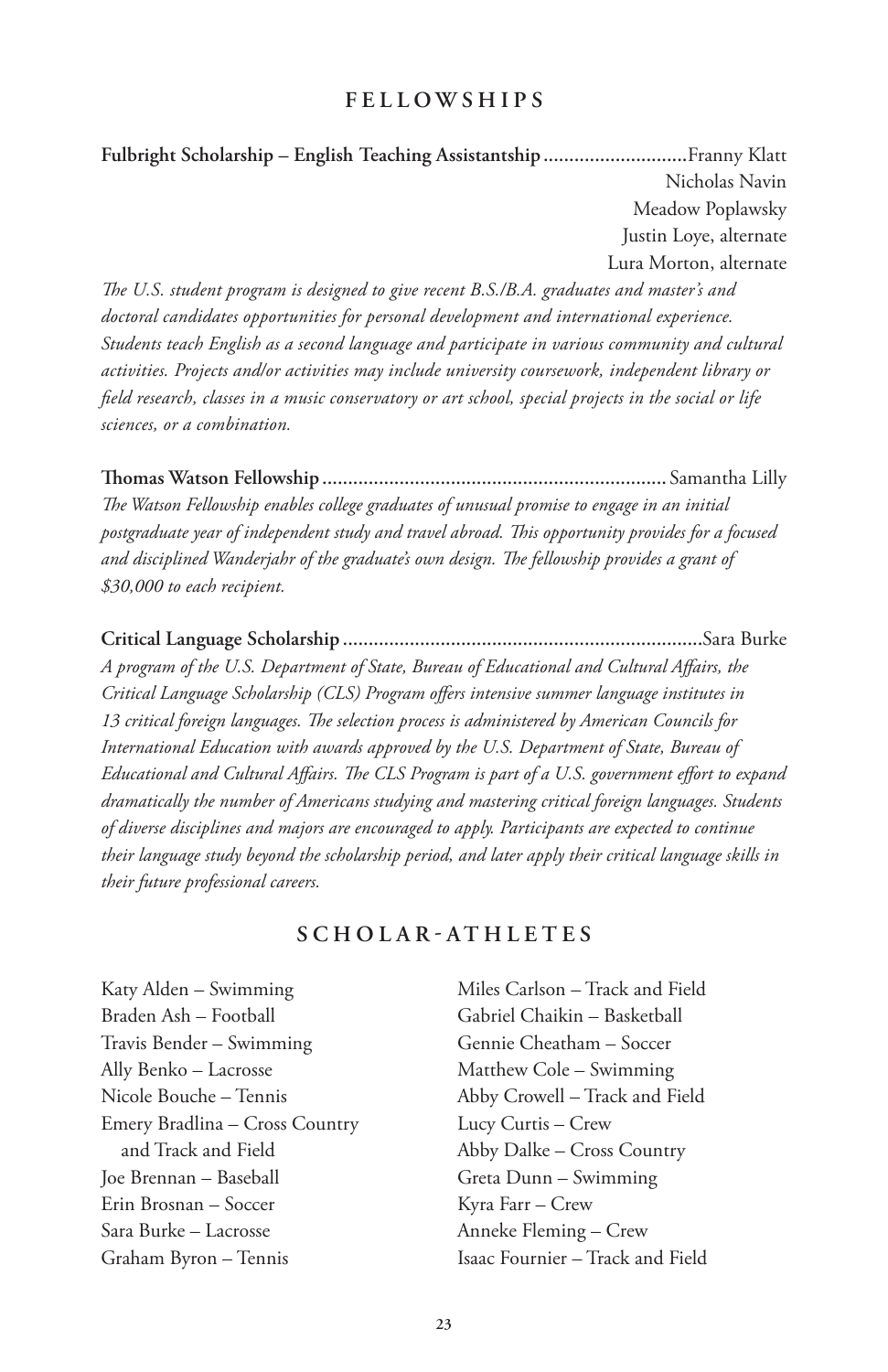Zach Gelacio – Basketball Samuel Gonzalez – Soccer Jack Gries – Baseball Emma Hatton – Cross Country Kelby Hunt – Track and Field Matthew Imanaka – Crew Riley Inn – Tennis Zach Jarvis – Crew Stefan Jensen – Soccer Mckenna Johnson – Softball Noelle Kerr – Softball Connor King – Swimming Tatiana Klein – Track and Field Jill La Fetra – Crew Sebastian Linares – Tennis Leslie Machabee – Crew Allison MacMillan – Soccer Makoa Mau – Baseball Page Mcclun – Crew Liz McGraw – Soccer Katarina Moffett – Volleyball AJ Morioka – Baseball Lura Morton – Soccer Bridget Myers – Tennis Sarah Nasson – Soccer Allyson Niitani – Golf Ryota Nishino – Baseball

Jordan O'Hanlon – Swimming Maiya Pacleb – Soccer Brody Pearman – Football Tess Peppis – Soccer Elizabeth Prewitt – Basketball Alli Reviglio – Volleyball Stellan Roberts – Basketball Ceann Romanaggi – Soccer Emily Ross – Soccer Ellie Schnorr – Cross Country and Track and Field Monica Schweitz – Crew Walker Shibley-Styer – Basketball Melanie Siacotos – Volleyball Katie Snodgrass – Crew Ben Sovocool – Crew Megan Stills – Track and Field Aaron Thompson – Football Paulina Thrasher – Soccer Jacqueline Van Ardenne – Crew Lia Van Steeter – Tennis Syd Voss – Volleyball Joshua Wah-Blumberg – Tennis Elisabeth Webber – Soccer Vance Wood – Football Lauren Wright – Crew Eric Zdechlik – Soccer

*To earn this distinction a student must have a 3.5 cumulative GPA and must have earned at least two varsity letters.*



Printed on FSC certified 30% post-consumer waste recycled paper.